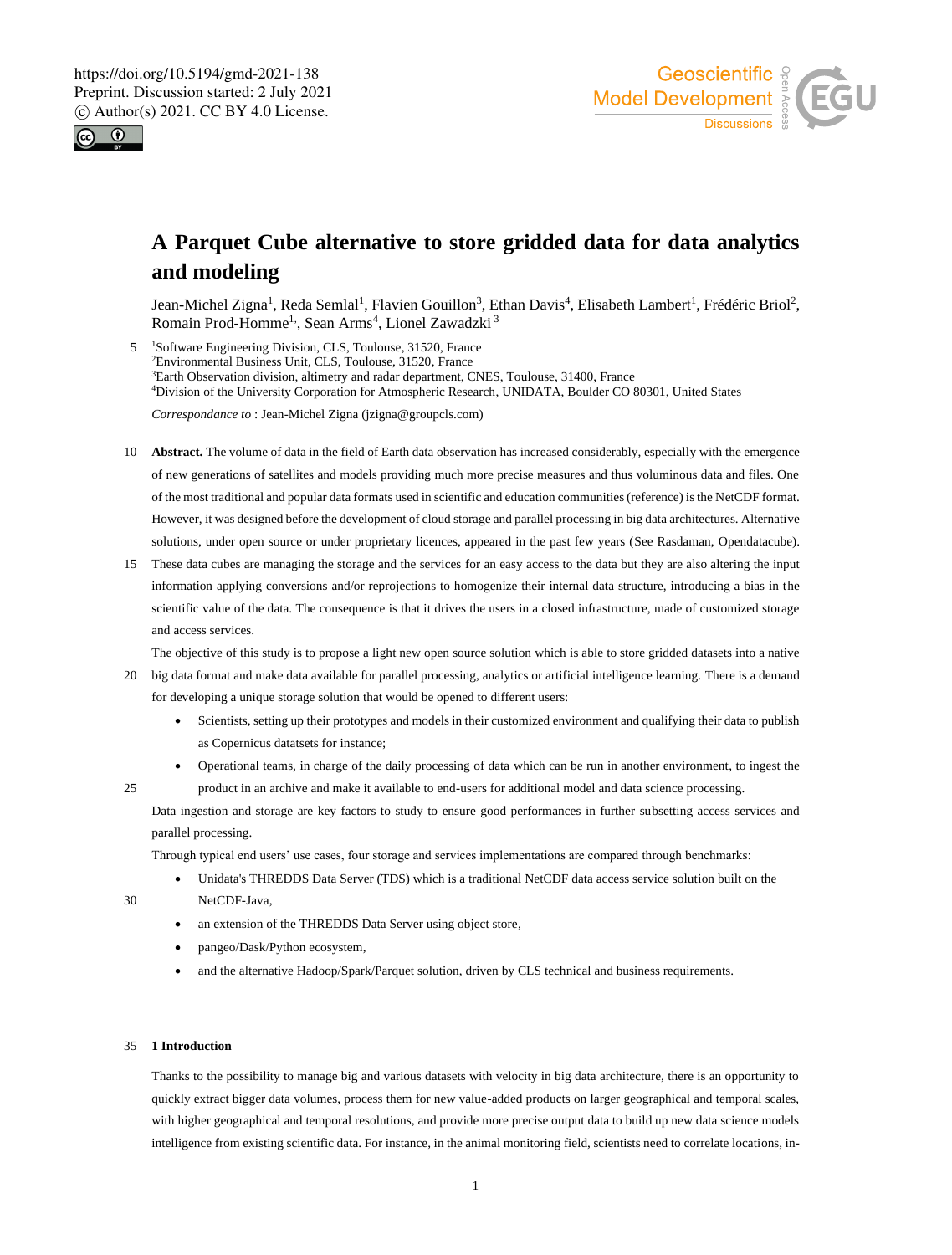



40 situ observations with satellite or modelized environmental data on a long time period for the detection and the modeling of any new threat on the animal habitat due to Climate and Environment changes (reference EO4wildlife).

Cloud and bigdata technologies can help through their focus on horizontal scalability, by distributing the workload and I/O across a potentially resizable pool of resources. However, the effort to acquire new technical skills and to switch to this type of technology can be expensive and a barrier for scientists developing their data processing and artificial intelligence models

45 by their own.

Many oceanographic, climate, Earth observations datasets are in NetCDF format. This format is widely used to represent multidimensional arrays (see Unidata site). While the NetCDF format and the libraries ecosystem were initially designed for local, random-access files several approaches have been developed for enhancing the NetCDF libraries to make efficient use of cloud storage and parallel cloud processing. Support has also been added to the NetCDF-Java library to utilize HTTP byte-range

- 50 reading into NetCDF files stored in S3-compatible object stores to emulate random-access file reading. Using the new S3 capabilities of the NetCDF-Java library, the THREDDS Data Server (TDS) can provide data access services to S3-stored NetCDF files. Work has also be done for adding support to read and write Zarr data in the NetCDF core libraries (NetCDF-C and -Java). Preliminary results based on this initial THREDDS S3 work are presented in this paper.
- Pangeo is already widely used by scientists in the geoscience field to process data in bigdata architectures using Python (see 55 https://speakerdeck.com/rabernat/pangeo-earthcube-tac-update?slide=13). The conversion of NetCDF data into Zarr data, based on NumPy, and the use of Dask are logical in the Pangeo ecosystem. In the industry and many firms, such as CLS, we can still find places where the development environment can be Python oriented, but the operational environment is based on Spark/Java/Scala technologies. Thus the idea is to find a common storage format and provide a unique datalake for both environments.
- 60 Several big data formats are candidate to extend the use of data in a Cloudera/Spark infrastructure. Cloud Optimized Geotiff, HSDS object store, Parquet: each of them has pros and cons, (reference https://ntrs.nasa.gov/citations/20200001178). Even if Parquet is not suitable for all datatypes, such as individual data points, it is relevant for gridded data. The question is to see how and to what an extent Parquet can be a viable and performant solution to promote. The different implementations tested in this publication to store and access to data are:
- 65 THREDDS-NC for the traditional NetCDF environment,
	- THREDDS-S3 for a new possibility using THREDDS services managing data stored in S3 storage (Amazon Simple Storage Service),
	- Pangeo-Zarr for the Pangeo/Python/Zarr/Dask implementation,
	- Spark-Parquet for the Cloudera/Hadoop/Spark/Parquet solution

### 70 **2 Methods**

To compare the existing THREDDS-NC, THREDDS-S3, Pangeo-Zarr and Spark-Parquet solutions, a selection of various datasets and use cases is realized.

For the datasets, the following criteria were identified to stress these implementations:

- Significant data volume: data is available over a one year duration,
- 75 Variability in the geographical distribution: the geographical coverage is typically on the ocean or on the land,
	- Significant set of variables to estimate the impact on the performances of the services.

For the use cases, we identified 3 typical scenarios:

- extraction of data in a geographical area over a time period for a subset of variables (3D or 4D) via a subsetter service,
- enrichment of CSV locations with variables values as additional CSV columns,
- 80 Parallelized processing.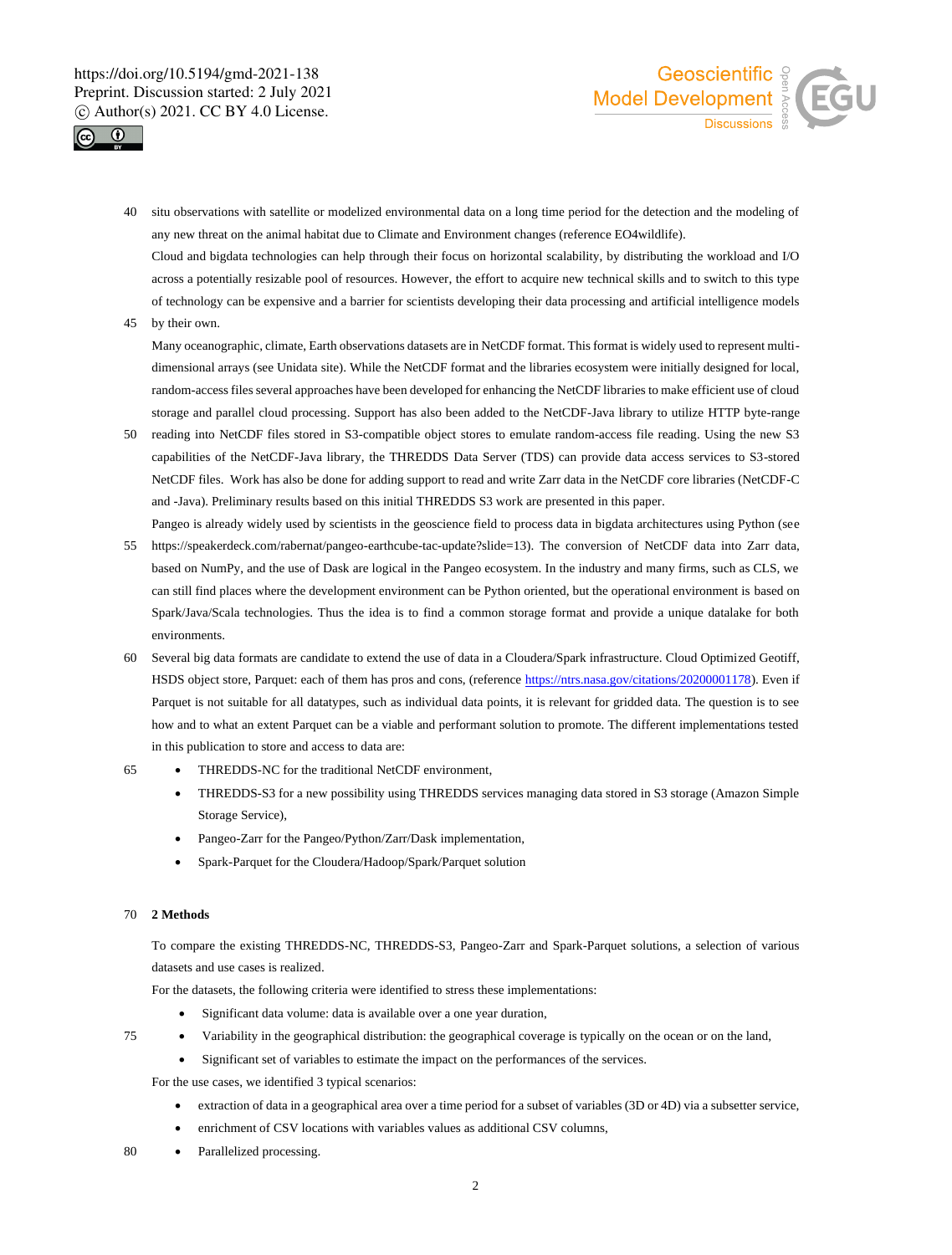



The selected datasets are open data from the Copernicus Core Services. The modelized collection GLOBAL\_ANALYSIS\_FORECAST\_PHY\_001\_024, from CMEMS, is covering the oceans, big continuous surfaces, with a diversity of variables and time steps resolution (see a short description of tested data in table 1 and for a complete description

85 https://resources.marine.copernicus.eu/?option=com\_csw&view=details&product\_id=GLOBAL\_ANALYSIS\_FORECAST\_ PHY 001 024).

The lake water quality product, https://land.copernicus.eu/global/products/lwq, from CLMS, is made of small geographical spots over European and African regions.

The Sea Level Anomalies dataset, http://marine.copernicus.eu/services-portfolio/access-to-90 products/?option=com\_csw&view=details&product\_id=SEALEVEL\_GLO\_PHY\_L4\_REP\_OBSERVATIONS\_008\_047 , drives the reuse of an existing Pangeo notebook to illustrate the parallel processing: https://github.com/pangeo-

| dataset                                               | <b>Number of variables</b>                                                                      | <b>Files</b>                                | Time coverage              | Size (Tb) |
|-------------------------------------------------------|-------------------------------------------------------------------------------------------------|---------------------------------------------|----------------------------|-----------|
| <b>CMEMS</b> Global<br>Analysis Forecast<br>daily     | 11 variables                                                                                    | 1 file per day,<br>1 time step<br>366 files | 1 year rolling online data | 1.22      |
| <b>CMEMS</b><br>Global<br>Analysis Forecast<br>hourly | 4 variables: Mix 3D and<br>$4D$ : Ssh, u,v, temp                                                | 1 file per day, 24 time steps<br>366 files  | 1 year rolling online data | 0.578     |
| $LWO-100$                                             | N variables                                                                                     | 1 file per 10d<br>36 files                  | 1 year of data             | 0.068     |
| <b>SLA</b>                                            | N<br>variables :<br>sea surface height abo<br>ve_sea_level (SSH) for<br>sea level rise use case | 1 file per day<br>9625 files                | Since 1993                 | 0.070     |

gallery/physical-oceanography/blob/master/01\_sea-surface-height.ipynb.

**Table 1: tested datasets summary**

95 All these datasets are available as NetCDF files. According to each implementation, datasets can be converted into another format to optimize the execution time of the scenarios.

The first scenario is made of a set of 100 requests to a subsetter service. It is defined in order to run and replay the same extractions for each implementation.

Storage size for inputs and outputs of the requests and execution times of the subsetter service are discussed in the results item 100 for each implementation.

For the second scenario, an enrichment along tracks is performed. A set of additional variables, growing in numbers, is added to all positions in the tracks, over a specific region or worldwide. To get a significant number of real tracks, anonymized ships locations were exported from the Automatic Identification System archive available at CLS premises. During the enrichment, a linear interpolation using the surrounding values was performed. The implemented interpolation is simply a weighted

105 arithmetic mean of the neighbours' values, where the weight of each value corresponds to the inverse of the distance (in meters) between the neighbour and the track point.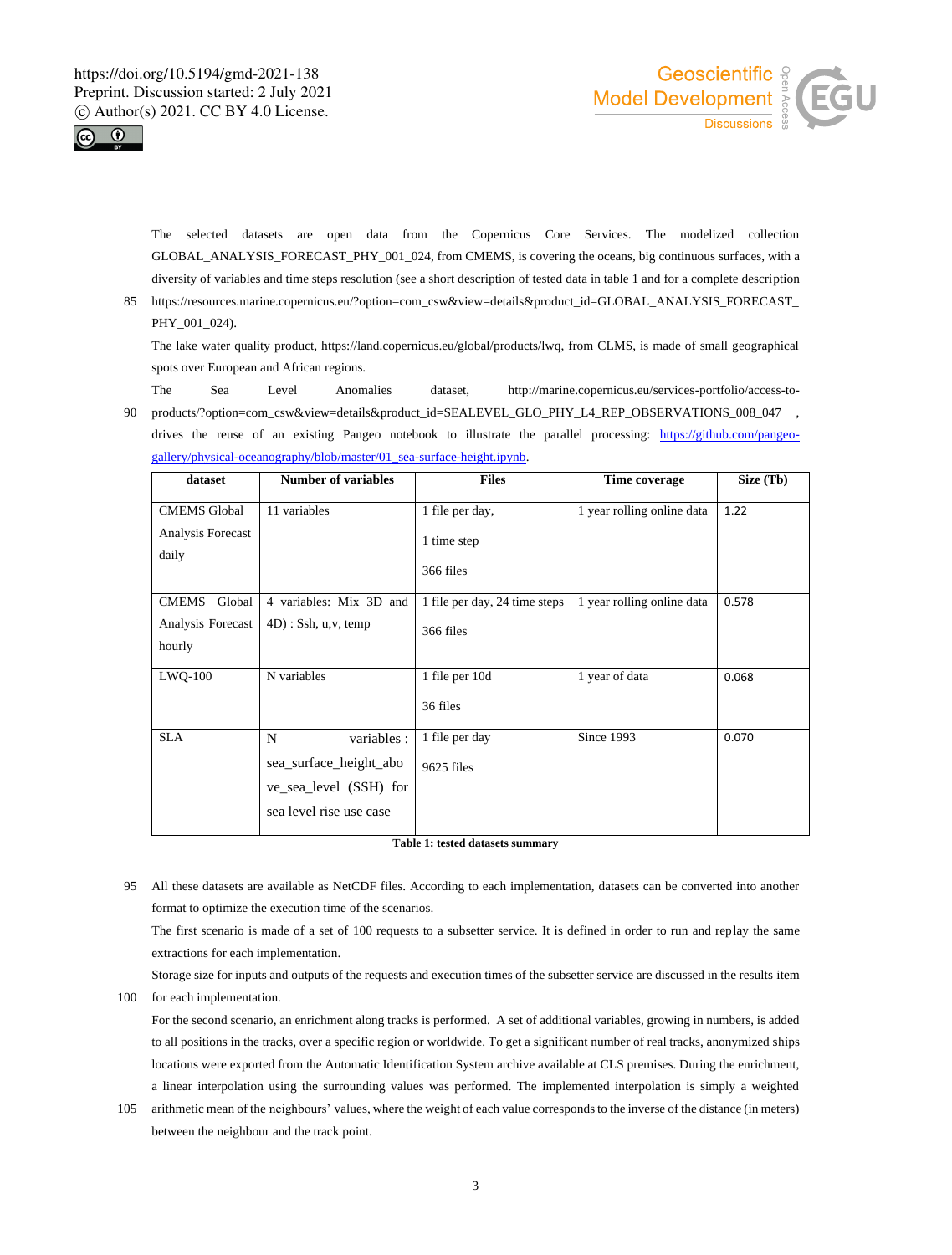





**Figure 1: interpolation along track**

110 For the third scenario which is parallelized processing, the CMEMS sea level anomalies product is used to compute and display the yearly mean sea surface elevation since the beginning of altimetry measurement in 1993.

Each implementation is detailed below to illustrate its storage mechanism, its services for geographical extractions or along track enrichment, and its limits and potential workarounds. Then the results are illustrated to provide an overview of their 115 performances.

### **2.1 Subsetter scenario 1 details**

**Run**: For each request, generate an extraction including all required variables according to the geographical coverage over the expected time period of interest, as a single NetCDF file or in another format in line with the solution. To write NetCDF 4

120 output with librairies, the chunk size is set to 256 kB, Other parameters are default values.

# **Metrics**

• Global execution time: on a hot instance (service initialized, up and ready to request)

For the marine dataset, the criteria of subsetting are:

# • A list of variables

125 • Areas, defined as rectangles (top left, right down corners in lon, lat):

- o North Sea: small size to check the incidence of filled value due to shore areas: [lon(-  $10,10$ ),lat $(50,60)$ ]= $100^{\circ2}$
- o Atlantic Ocean: small size (4 times the surface defined for the North Sea): [lon(-30,10),lat(50,60)]= 400°<sup>2</sup>
- o Pacific Ocean: medium size with check of 180° management (that can required 2 extracts to merge): 130 [ $\text{lon}(140,200)$ ,  $\text{lat}(0,35)$ ]=2100<sup>o2</sup>
- 
- o Global coverage: [lon(-180,180),lat(-90,90)]=32400°<sup>2</sup>
- Time depth: from 1 month to 12 months

For the land dataset, the criteria of subsetting are:

- 1 variable: Turbidity\_blended\_mean
- 135 Time coverage:
	- o 1 day: 2020-02-29
	- o 1 month: 2019-09-01 to 2019-09-30,
	- o 3 months: 2019-09-01 to 2019-11-30,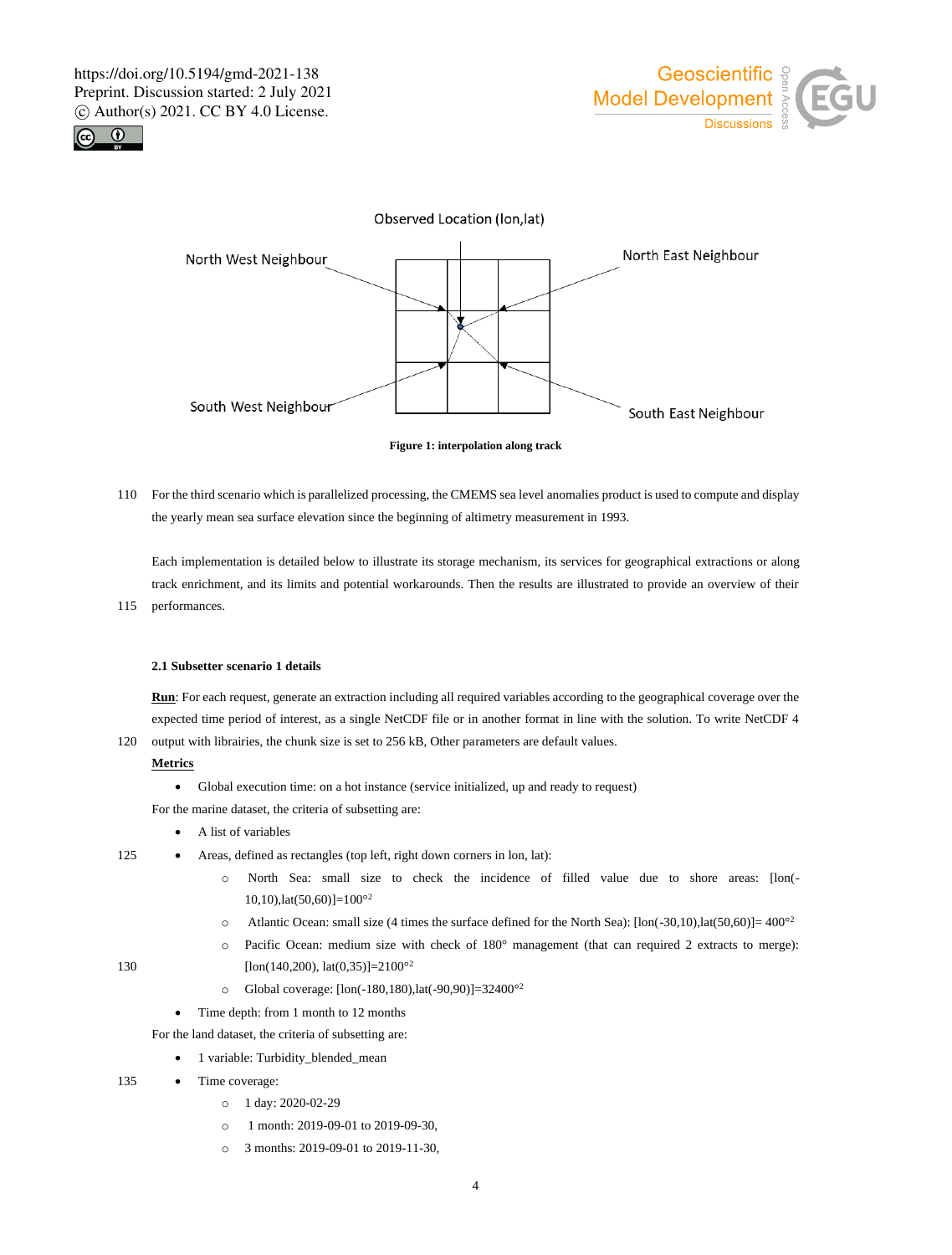



- o 6 months: 2019-09-01 to 2020-02-29,
- 140 **o** max: 2019-04-01 to 2020-03-31
	- Spatial coverage:
		- $\circ$  zone 10 ° X10 ° on equatorial Africa [(30,0),(40,-10)],
		- o Europe + Africa: [(-20,70),(50,-70)]
- 145 A first set of requests is performed to try to assess the incidence of the dataset characteristics on subsetting results and estimate the limits of the implementation due to the time coverage or number of variables to extract. The system configuration for these extractions is a Linux server with 10 cores and 4G of memory.

A second set of requests is performed to see how the number of cores, for a given dataset and a given request, is impacting the subsetting performances and how scalable the solution is. The number of cores is increased for the Pangeo-Zarr and the Spark-

150 Parquet environments.

All the requests are described in an excel file available with the tested datasets (see Data Availability).

# **2.2 Enrichment along track scenario 2 details**

**Run**: extraction of environmental data along tracks (set of positions, Input in csv, output in csv)

- 155 **Metrics**:
	- Global execution time: on a hot instance

The parameters that are used to stress the solutions are:

- Number of points of the track
- Zone: North Sea, Rotterdam, globe to estimate the geo coverage factor
- 160 Time depth: from 1 day to 1 year
	- Number of cores
	- Number of variables to extract

A first set of requests is performed to evaluate the incidence of the geographical coverage and of the number of positions.

A first AIS dataset includes tracks on the area of North Sea and Rotterdam: (the filename contains the down sampling time

- 165 period)
	- NorthSea.csv: 3 207 817
	- Rotterdam1H.csv : de 05/04/2019;00:00:00 à 05/04/2019;23:59:59 : 152 484 positions
	- Rotterdam15m.csv : de 06/04/2019;00:00:01 à 06/04/2019;23:59:59 : 362 557 positions
	- Rotterdam12H.csv : de 02/04/2019;00:00:00 à 02/04/2019;23:59:58 : 76 764 positions
- 170 Rotterdam1m.csv : de 03/04/2019;00:00:00 à 03/04/2019;23:59:59 : 1 025 641 positions

RotterdamAll.csv : de 07/04/2019;00:00:00 à 07/04/2019;23:59:59 : 1 638 373 positions

A second AIS dataset is set up to estimate the time period incidence on a worldwide distribution:

- World1 (all positions of all vessels for 1 day) : 2 578 627 positions
- 175 World1D (one position by vessel for 1 day) : 176 735 positions
	- World5D (one position by vessel by day for 5 days): 876 941 positions
	- World10D: 1 736 849 positions
	- World20D: 3 588 894 positions
	- World50D: 8 897 349 positions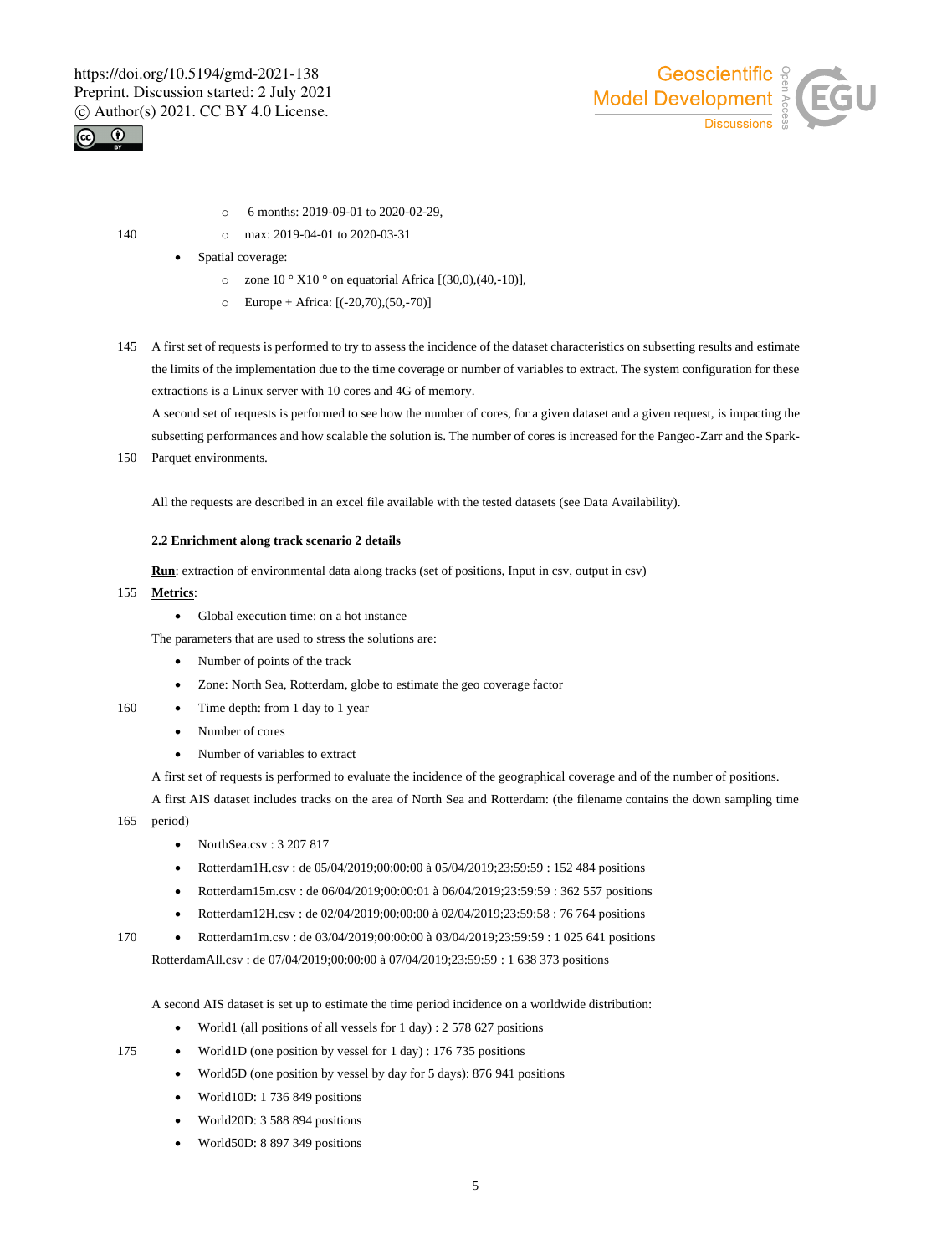



### 180

Then, the incidence on the number of extracted variables and of the number of cores to enrich the location are also studied.

### **2.3 Parallel processing scenario 3 details**

**Run**: Calculate the annual average elevation of the oceans on the globe over 25 years

- Fill value to ignore
- 185 Output : curve plot (png)
	- Conf : 4 go per executor, 5 cores per executor (optimum), up to 50 cores

# **Metrics**:

• With the initialization time of the cluster to have an significant estimation from the end user point of view

With sea level anomaly variable, draw on the same plot:

- 190 The average by time step of the values
	- The sliding average with a window size of 365 days

# **3 Description of implementations**

# **3.1 THREDDS implementation**

Unidata's THREDDS Data Server (TDS) provides a variety of data access services that can be used to serve NetCDF datasets. 195 The NetCDF Subset Service (NCSS) supports coordinate system requests and can return the requested data in several formats including NetCDF-4. Unidata's TDS uses the NetCDF-Java library to read the datasets to be served by the TDS. This is the

THREDDS implementation.

By extending the NetCDF-Java library to support byte-range access to object stores that support the S3 API, the existing TDS services can now be used to serve NetCDF files stored as objects in an object store. It is the THREDDS-S3 implementation.

- 200 While this new S3 access can be used to serve individual NetCDF files, extending the new S3 capability to TDS aggregation of datasets is still being implemented. This means that the year of daily files for the two CMEMS hourly and daily mean dataset collections cannot be served as a virtual aggregation of the existing files but must instead be concatenated into a single file per dataset collection. This concatenation was done using the NCO `ncrcat` command.
- 205 TDS services (including NCSS) were designed for targeted subset data access and were not designed to handle requests that result in very large responses. The size of results from some of the benchmark requests resulted in responses that exceeded size limits in place on the systems. The perhaps related second issue involved requests reaching timeout limits.

While the TDS handles multiple requests in a multi-threaded manor, individual requests are not currently handled in a multi-210 threaded manor. Working to parallelize reads to S3 objects is something on the THREDDS list for future work (see list below).

To work around the size and timeout limitations, some of the original requests were modified by adding horizontal and/or temporal strides to the requests thus reducing the volume of the resulting data. Adding a stride means that not every data point in the requested spatial/temporal extent is returned. Instead only every n-th data point along the spatial dimensions or temporal 215 dimension are returned, where 'n' is the value given by the stride parameter.

# **3.2 Pangeo implementation**

Pangeo is, first and foremost, a community of people working collaboratively to develop software and infrastructure for geoscience research on large volume of data. Among the products developed by this community, there are interconnected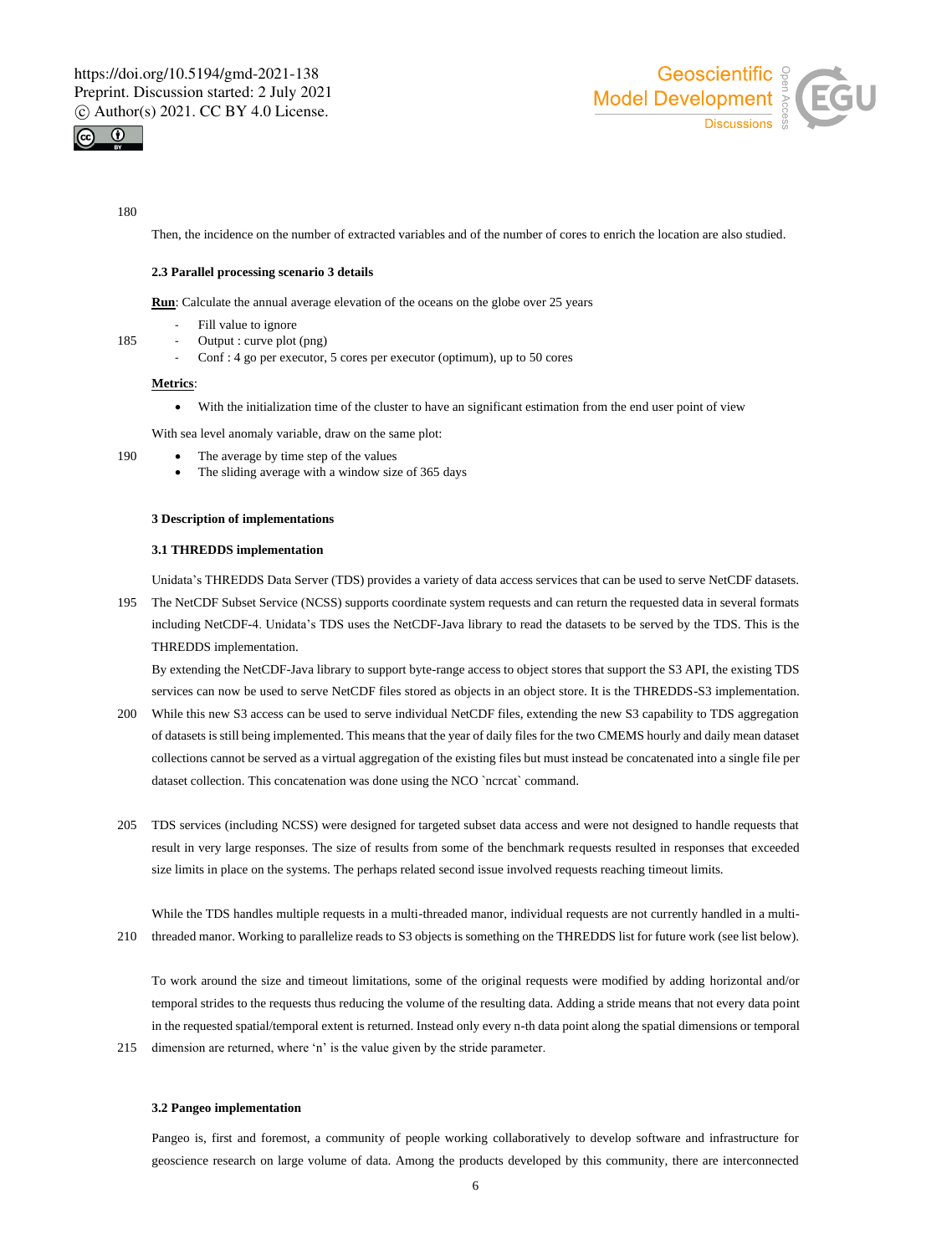



220 software that can be deployed in cloud computing or high-performance computing (HPC) environments. Such a deployment is also known as a "Pangeo environment."

These environments are built around a software stack using the Python computer language and reference libraries, allowing large-scale processing. The central element of this ecosystem is the Dask library. This library enables to run calculations on a distributed or local cluster. Dask uses task graphs and data structures to distribute tasks and memory. Data structures are

225 handled in memory by Dask. Third-party libraries such as Zarr takes care of reading and writing data to the disk. Data processing libraries, such as Dask, manage data internally by dividing it into smaller chunks to enable distributed access, efficient compression and to reduce input/output access time on the file system.

In this implementation, the conversion of the different NetCDF datasets into Zarr format is performed by a specific Python script based on the NetCDF4 module. The written data is compressed with the LZ4 algorithm using a compression level of 5.

230 When relevant for certain physical variables, filters (ex., delta, scale factor, add offset) are added to improve the compression rate of these variables.

### **3.3 Parquet Cube implementation**

The development of the Parquet Cube solution is driven by the following scientists' requirements:

- 1. Do not alter the NetCDF input quality and precision
- 235 2. Make it simple, generic, robust and scalable
	- 3. Allow further large scale processing for ML or DL models
	- 4. Be compliant with traditional scientists' habits (having everything on their computer)
	- 5. Open the use of the solution to a large community of users
- 240 For item 1: Existing data cubes are ingesting data to be able to process them in the same projection, if needed the same geospatial resolution 'see open cube ingestion'. Scientists want to keep the original information or have a complete description of the ingestion mechanism, which is not clear once data is available through the data cube access services. So reprojections, or conversion of units, interpolations are prohibited in this solution. This introduces a limitation to manage X,Y geographical representation used in polar datasets for instance. The single recommendation in place is to homogenise the precision in latitude
- 245 and longitude between datasets to be able to use such latitudes or longitudes key values during select or join operations. The decimal precision is set to 0.00001 degrees, representing approximately a 1-meter precision at the Equator line. Depending on the variable type defining longitude and latitude, this rounding operation is also useful to avoid floating point error and failing jointures during requests.
- 250 For item 2: a scalable docker ingestion process is in place to deal with inputs of GBytes and thousands of files.

For item 3: Parquet is a common big data format standard. Several libraries, In Java, Scala, Python or R, familiar to data scientist and educational communities, are reading it. Final storage can be done through additional local storage disks, HDFS or object storage like S3 buckets for big volumes available in big data infrastructures. Be aware that HDFS replicated storage

255 can be typically three times the original size of a file. The operational storage costs are not studied here.

For item 4: The proposed parquet cube solution can be the input format of a scalable subsetter service, to extract data for scientists matching their geographical, time coverage and environmental variables list of interest. The output of the subsetter service can load data in memory for further parallel processing or can generate a downloadable output file for any scientist

260 who wants to process data directly on his computer. The first option is to write the output as a NetCDF file, but the storage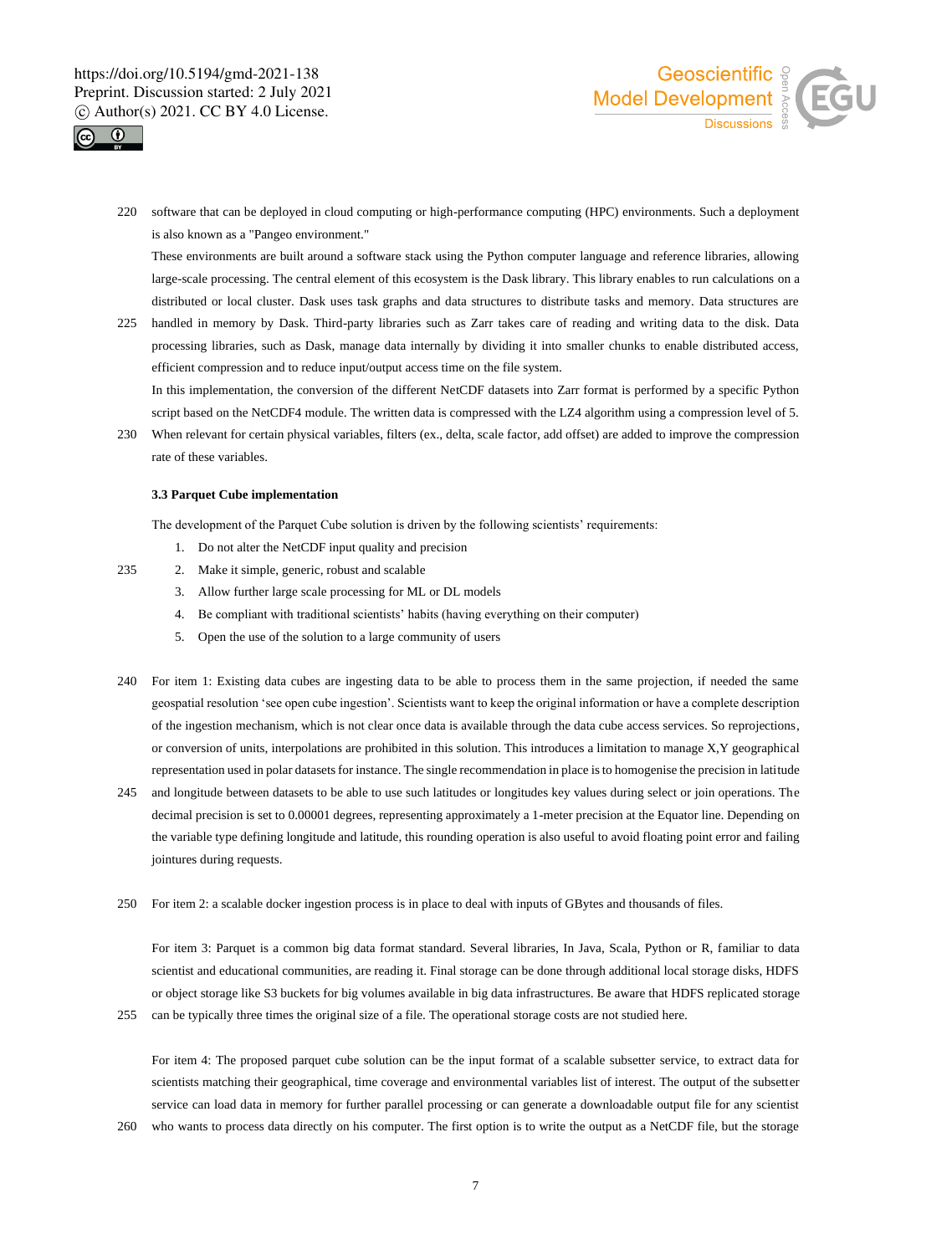



270

and the time to process the output are quickly prohibitive. The second option is to benefit from the scalability of the bigdata enabled data format such as Parquet as an output format. The results of the two options are described in the "Results" item.

For item 5: the conversion from NetCDF to Parquet is done by using an opensource software. The objective is to open the 265 source code to users for any further optimization or modifications required to ingest their NetCDF inputs.

To meet the above requirements, the Parquet Cube implementations is using the following ingestion mechanism. The overall idea is to store each data point from the original gridded data as a row in a Parquet table. Thus, each row has columns corresponding to NetCDF dimensions and to variables values.

|                             | <b>Dimensions</b> |                             | Variables |  |  |       |  |
|-----------------------------|-------------------|-----------------------------|-----------|--|--|-------|--|
| Latitude   Longitude   Time |                   | Depth   Var 1   Vari   Varj |           |  |  | Var N |  |
|                             |                   |                             |           |  |  |       |  |
|                             |                   |                             |           |  |  |       |  |

**Figure 2: Flattening a multi-dimensional array in tabular format**

In addition to this parquet file, two separate files are generated:

- A dimension index file: An index for each dimension (one file per dimension).
- <sup>275</sup> A metadata file (a single file per dataset) in json format, an instance is created for each new version of the Parquet structure.

This metadata file stores all the attributes extracted from the original NetCDF files of the dataset. This can be useful to generate a NetCDF output in line with the NetCDF input but also to implement a description service of the dataset (not described here).

```
prod/data/metoc/datasets/Altimetry_Sea_Water_Velocity/dataset-alti8-nrt-global-msla-uv
  ----------data
 --------------tspartday=2019001
             --dataset-alti8-nrt-global-msla-uv.20190101.snappy.parquet
--------------tspartdav=2019002
               -<br>-dataset-alti8-nrt-global-msla-uv.20190102.snappy.parquet
        ---tspartdav=2019003
     -----------dataset-alti8-nrt-global-msla-uv.20190103.snappy.parquet
          ----tspartday=2019004
     ---tspartday=2019005
       --------dataset-alti8-nrt-global-msla-uv.20190105.snappv.parguet
        -----tspartday=2019007
             --dataset-alti8-nrt-global-msla-uv.20190107.snappy.parquet
 -------------tspartday=2019008
              -dataset-alti8-nrt-global-msla-uv.20190108.snappy.parquet
      ---tspartdav=2019009
               -dataset-alti8-nrt-global-msla-uv.20190109.snappy.parquet
           ---tspartday=2019010
 ---------------dataset-alti8-nrt-qlobal-msla-uv.20190110.snappy.parquet
       dataset artic m
             ---dataset-alti8-nrt-global-msla-uv.20190111.snappy.parguet
      --------dataset-alti8-nrt-global-msla-uv.20201020.snappy.parquet
     ---------tspartday=2020295<br>----------tspartday=2020295<br>-----------dataset-alti8-nrt-global-msla-uv.20201021.snappy.parquet
      --------tspartday=2020296<br>----------dataset-alti8-nrt-global-msla-uv.20201022.snappy.parquet
      ---index--------latitude.lst
        -----longitude.lst
     ---------metadata.json
        ------metadata.json.l
 |--------------metadata.json.4
|-------------metadata.json.i<br>|-------------metadata.json.5
      |-------------time.lst
```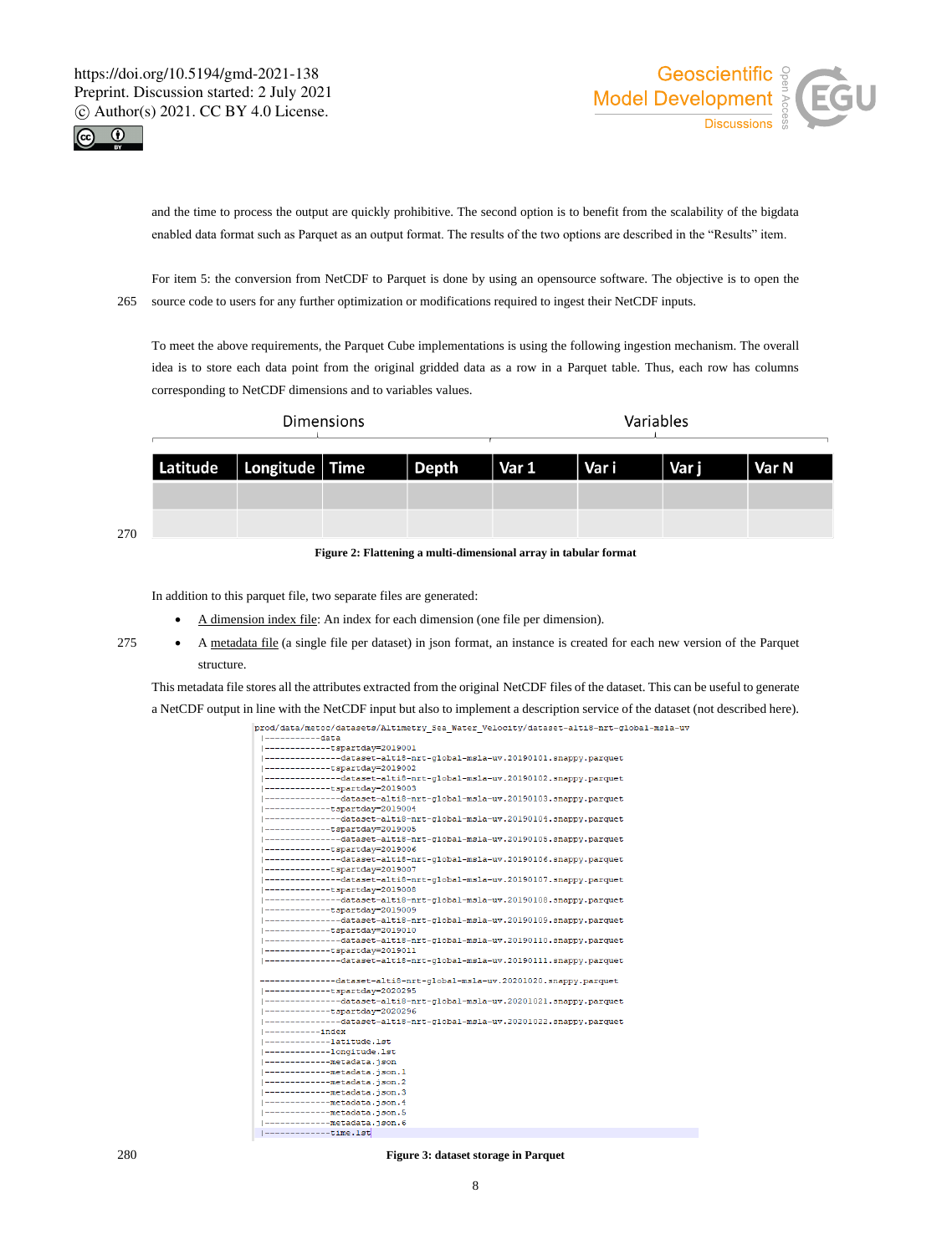



Due to the size of the tested input files and some typical end user requests, the partitioning-per-day makes sense The partitioning key is calculated for each data point from the value of the time dimension in the format YYYYDDD (day of year). This allows to benefit from quick partition pruning based on dates, since almost all our use cases are applied to a pre-defined time interval.

285

During the data transformation from NetCDF to parquet format, the following basic transformations are performed to avoid additional operations in the subsetter service:

- Normalization and rescaling of latitude/longitude values (latitudes are rescaled to the range [-90, 90] and longitudes to the interval [-180, 180]). This enables the ability to join several datasets on the latitude/longitude without 290 considering the ranges.
- 
- Time dimension values are converted to unix epoch timestamps, to avoid disparities between datasets.
- Variable values read from NetCDF files are rescaled using the offset and the scale factor declared in the NetCDF file metadata, to allow comparisons of values between datasets (this would otherwise needs calculating the real values during the processing).
- <sup>295</sup> It is to be noted that we implement a special handling for dataset that mix 3d and 4d variables: Since all variables, regardless of their dimensions are grouped in the same parquet table, data is stored as if the depth dimension was nullable and all variables were 4d variables.
	- the following example illustrates how the parquet table looks like in this specific case: The 4d variables are considered as "null" (empty cell) when the depth is "null", and the 3d variables are considered as "null" when depth is not.
- 300 For the tested datasets, the Parquet storage is designed to get a daily parquet file per folder to obtain a timely indexation, with a storage size compliant with good I/O performances. The compression format is Snappy since it is splittable (see Cloudera documentation), performant in read and write access for any dataset.

Additional metadata columns are added in the footer of the Parquet format to quickly filter data between physical values ranges for instance (see Faster Performance for Selective Queries).

| . .<br>$\sim$ | i<br>$-$ | i<br>۰. |
|---------------|----------|---------|

| Latitude         | Longitude | <b>Time</b>    | Depth          | Var 1                 | Var į                 | Var i                 | Var N                 |
|------------------|-----------|----------------|----------------|-----------------------|-----------------------|-----------------------|-----------------------|
| Lat <sub>0</sub> | Lon0      | T <sub>0</sub> |                | V13d(T0,Lat0,Lon0)    | Vi3d(T0,Lat0,Lon0)    | Vj3d(T0,Lat0,Lon0)    | Vn3d(T0,Lat0,Lon0)    |
| Lat1             | Lon1      | T1             |                | V13d(T1,Lat1,Lon1)    | Vi3d(T1,Lat1,Lon1)    | Vj3d(T1,Lat1,Lon1)    | Vn3d(T1,Lat1,Lon1)    |
| $\cdots$         |           |                |                |                       |                       |                       |                       |
| Lat <sub>0</sub> | Lon0      | T <sub>0</sub> | d <sub>0</sub> | V14d(T0,Lat0,Lon0,d0) | Vi4d(T0,Lat0,Lon0,d0) | Vj4d(T0,Lat0,Lon0,d0) | Vn4d(T0,Lat0,Lon0,d0) |
| Lat1             | Lon1      | T1             | d1             | V14d(T1,Lat1,Lon1,d1) | Vi4d(T1,Lat1,Lon1,d1) | Vj4d(T1,Lat1,Lon1,d1) | Vn4d(T1,Lat1,Lon1,d1) |
| $\cdots$         |           |                |                |                       |                       |                       |                       |

# **Figure 4: Dataset mixing 3D and 4D variables**

The Parquet format implements several compression methods. Here below are some metrics in I/O operations performed during this study, in line with the literature:

9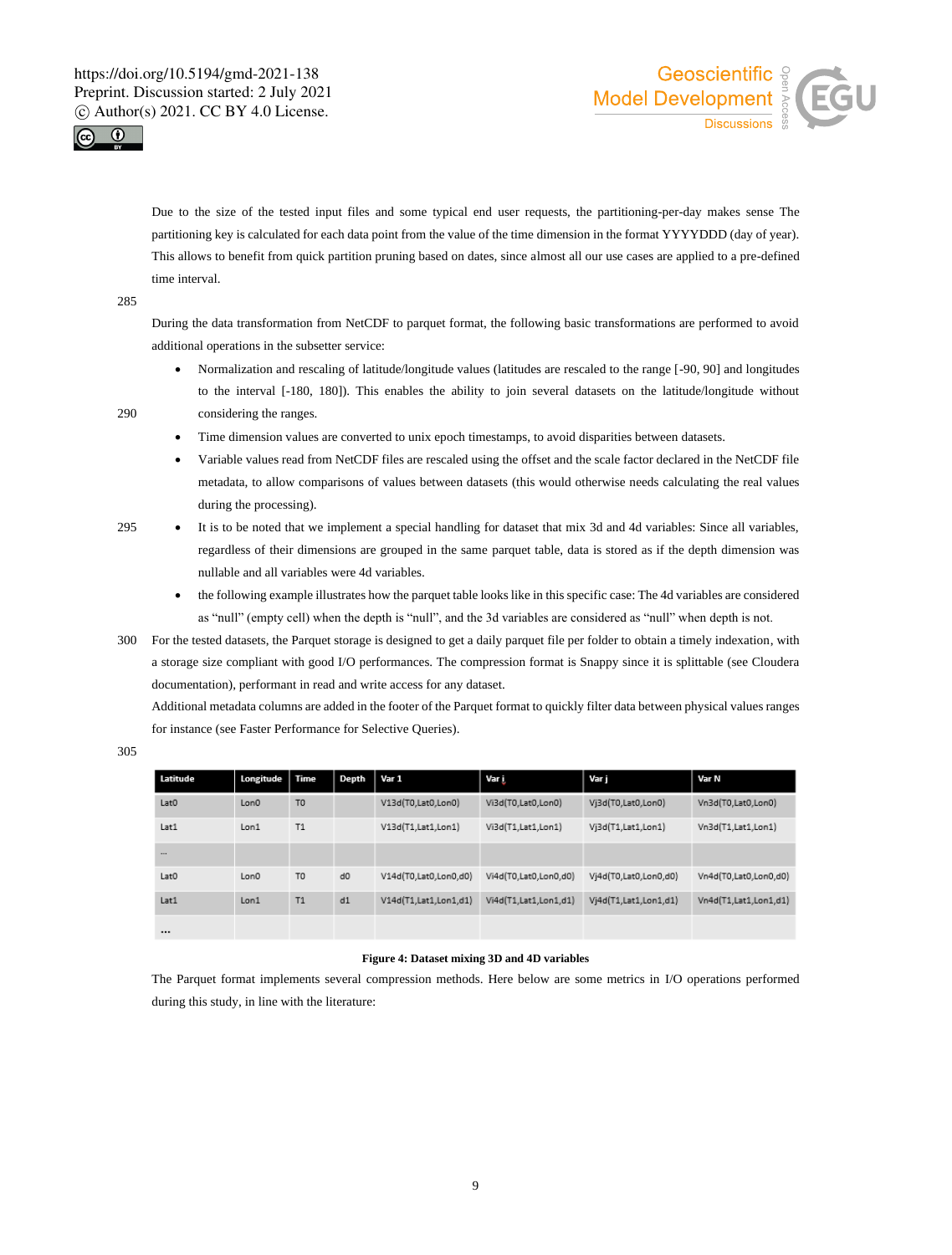





**Figure 5: Storage size by compression method (in Gb)**



- **Figure 6: read access time (in seconds)**
- 315 The parquet files structure is stored on HDFS, and Apache Spark is used to read and process data from parquet files in a distributed manner. This Parquet storage can be accessed through a dedicated subsetter service or several technologies like Spark or Python Dask notebooks.

As a reminder, value subsetting consists in queries that select only data points for which the associated value is bounded by a 320 predefined interval. Parquet metadata are used to select chunks of interest while running value range search and performing scans only on the chunks for which the interval [min, max] intersects with value range of interest.

Note that the subsetter service used in the trials is under CLS property intellectual rights, currently not exposed or distributed.

310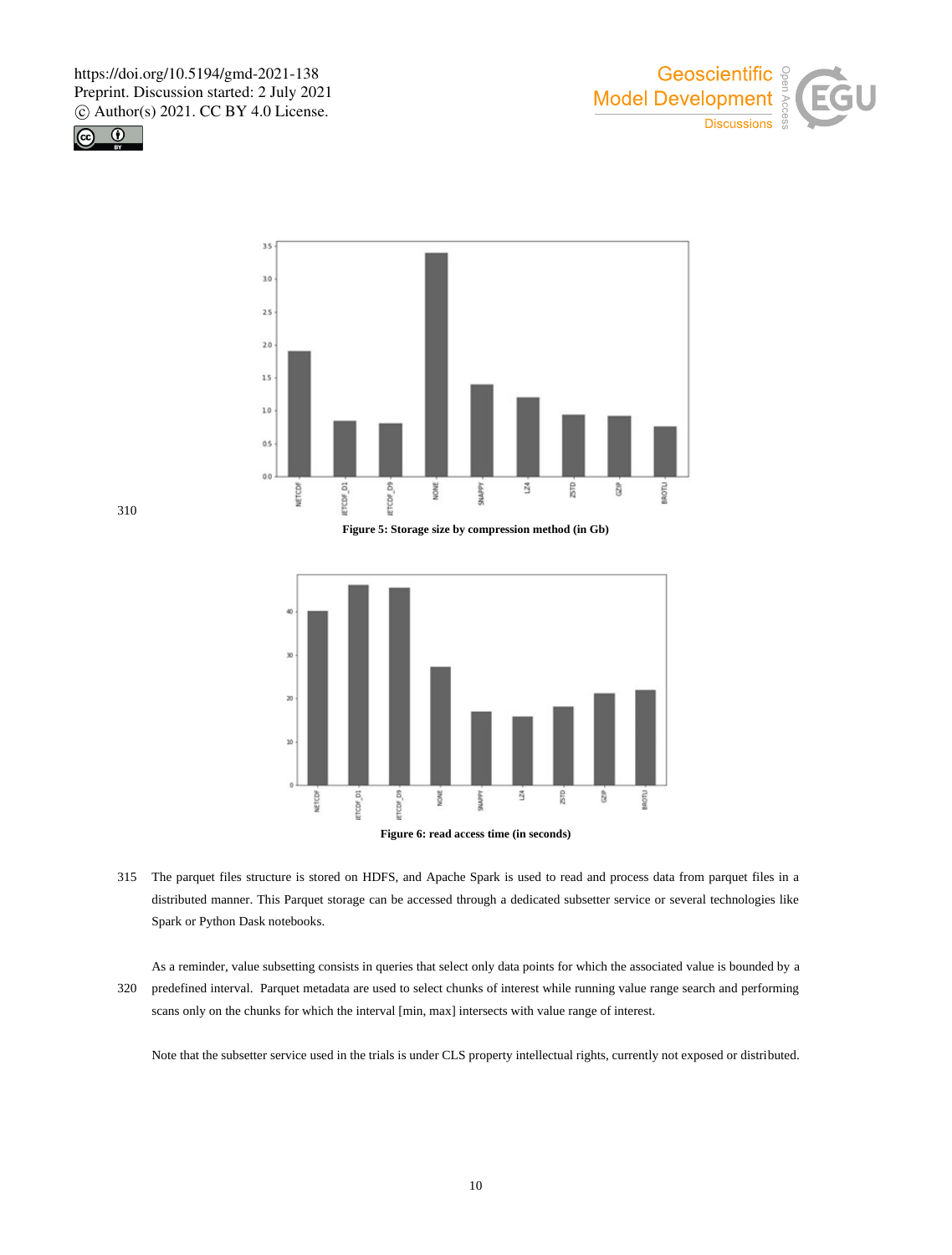



### **4 Results**

### 325 **4.3 Execution environments**

The Hardware architecture for each solution is described below, all running on UNIX Virtual machines. THREDDS implementation is using two TDS instances. One accesses the single file benchmark datasets from local disk. The second accesses the single-file benchmark datasets from an on-prem object store appliance. The two TDS instances provide us with an interesting comparison for the benchmark testing.

330 The TDS service manages data stored on a local file system is a dual Xeon Gold 6138 machine with 512GB memory and a 120TB RAID running CentOS. The TDS that serves data stored on an object store, is a VM on a cluster co-located with the object store, it has 4 CPUs with 12 GB of RAM and 80 GB disk and is also running CentOS.

The CNES HPC cluster was used to deploy Pangeo on a Conda environment. PBS Pro drives this cluster, and GPFS operates the distributed file system. The main libraries used with our Pangeo environment are Dask, Dask-jobqueue, Zarr, and Pyinterp.

- 335 Pyinterp was used to perform the interpolations. For each test, PBS was used to limit the resources allocated on the cluster. We repeated the tests several times to obtain the most reliable metrics. Nodes in the CNES HPC have the following characteristics:
	- CPU: 24 cores / 2.2 GHz (Intel Broadwell)
	- Memory: 128 Go / 2400 MHz
- 340 Disk storage : 2 x SAS 15Klaps/mn / 300 Go / RAID0 / 500 Go
	- Network : Gigabit Ethernet
	- Infiniband : FDR 56Gb

The Parquet Cube solution is deployed on the CLS big data infrastructure (Cloudera version 5.13.1).

# 345



# **Figure 7: Parquet Cube ingestion and processing diagram**

The ingestion processing produces the parquet files consumed later by Spark jobs to extract data through Jupiter or Zeppelin Notebooks or through APIs such as the subsetter service.

350

Unfortunately, within the scope of this study, it was impossible to deploy each solution on the same infrastructure. To try to minimize the impact of the hardware architecture, performances for executing the requests were measured with the same number of CPU and memory size, but with different disk storage performances.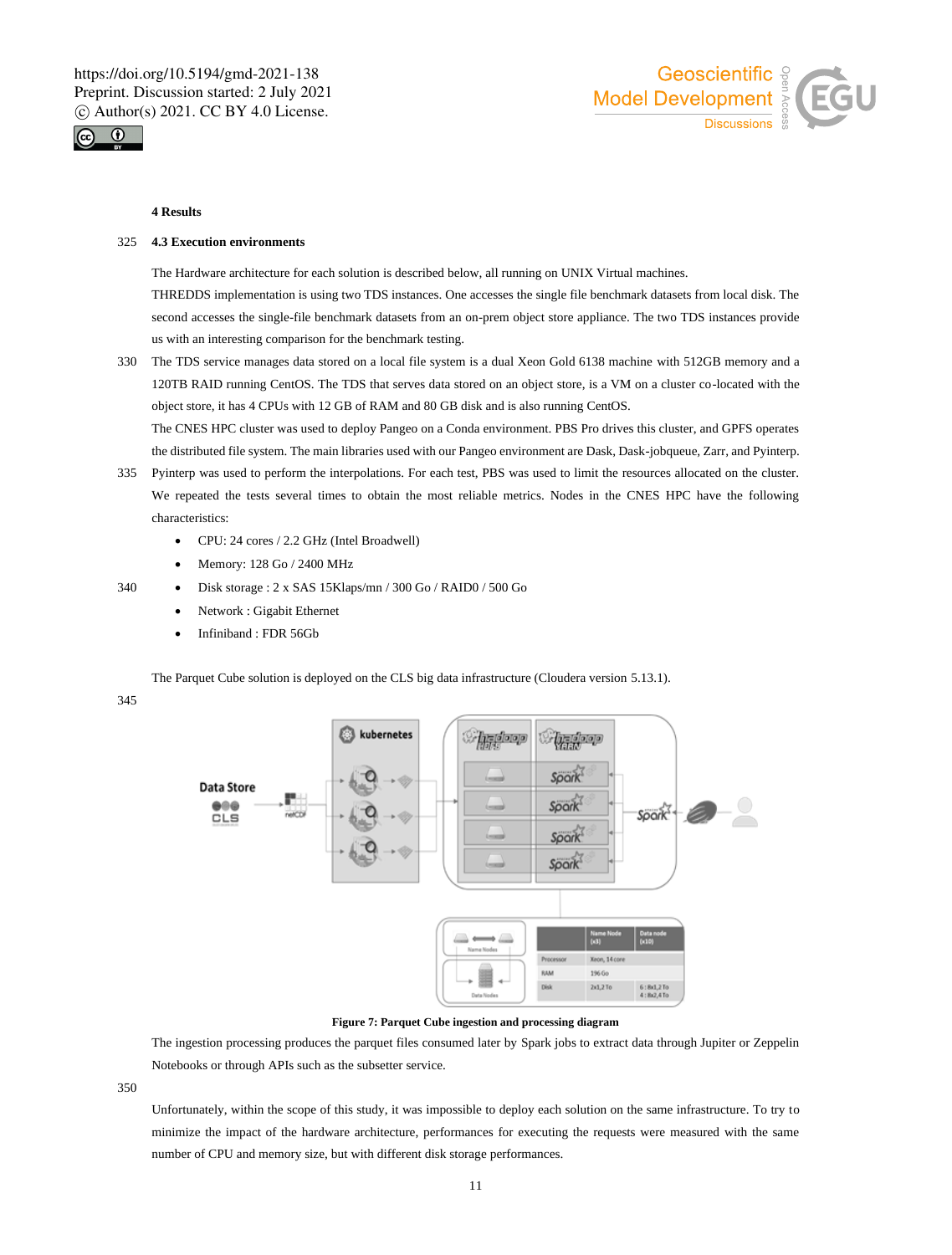



### **4.3 Comparison of results of each solution**

### 355 **4.3.1 Ingestion of NetCDF data**

The first THREDDS deployment is using the current NetCDF format, so no conversion is required. The second one is using the S3 storage of a unique object per dataset. The conversion uses the NCO `ncrcat` command to generate a single object store. Concerning Pangeo-Zarr solution, a python script was developed using the xarray module to convert NetCDF into Zarr format. XARRAY module was not used to convert the big volume of the datasets and a specific script was developed using NetCDF4 360 Python module for input read and using Dask/Zarr for output write.

The ingestion service for the Spark-Parquet conversion is implemented as a Java/Scala job encapsulated in a docker (see git repository for a complete description).

| <b>Dataset</b>                                        | <b>NetCDF</b> | <b>THREDDS-S3</b> | Zarr  | <b>Parquet</b> |
|-------------------------------------------------------|---------------|-------------------|-------|----------------|
|                                                       |               |                   |       |                |
| <b>CMEMS Global Analysis Forecast daily</b>           | 1.22          | 1.388             | 0.454 | 0.720          |
| <b>CMEMS</b><br>Global<br><b>Analysis</b><br>Forecast | 0.578         | 0.620             | 0.230 | 0.129          |
| hourly                                                |               |                   |       |                |
| <b>CLMS Lake Water Quality</b>                        | 0.068         | N/A               | 0.006 | 0.164          |
| <b>CMEMS</b> Sea Level Anomalies                      | 0.070         | N/A               | N/A   | 0.074          |

**Table 2: Size of datasets in Tb**

- 365 For big datasets, we can see the impact of the compression method and of the replication of data. There is no replication for the Pangeo-Zarr or THREDDS implementations. It is to consider that HDFS storage is replicating 3 times the data chunks to monitor the disaster recovery data integrity (so the effective disk storage is 3 times the presented figures). For the Lake Water Quality, the ingestion size in the Parquet format could be optimize by the generation of a second dataset with variables first\_observation\_day, last\_observation\_day, number\_of\_observations which are metadata and not observations. This can be
- 370 discussed according to the usage of the lake water quality physical measurements.

| <b>Dataset</b>                               | <b>THREDDS-S3</b> | Zarr | <b>Parquet</b> |
|----------------------------------------------|-------------------|------|----------------|
| <b>CMEMS Global Analysis Forecast daily</b>  | 1328              | N/A  | 1223           |
| <b>CMEMS Global Analysis Forecast hourly</b> | 581               | N/A  | 426            |
| <b>CLMS Lake Water Quality</b>               | N/A               | N/A  | 12816          |
| <b>CMEMS</b> Sea level anomalies             | N/A               |      | 3.6            |

### **Table 3: Single file Conversion CPU time in seconds**

The Zarr conversion on the HPC was not measured precisely, but using all the expected nodes in the CNES HPC, the ingestion of all the datasets took approximately 1 day. In comparison, the Parquet ingestion for all the datasets was 7.4 days on the CLS 375 infrastructure without parallelization.

# **4.3.2 Subsetting access results**

The first idea concerning the implementation of the scenario was to generate NetCDF outputs to provide extracted data as a familiar format to scientists. But limits were found, both in output file size and execution time to generate the NetCDF result. The NetCDF output was not generated in the end when the output size was reaching the limits of the tested implementation.

380 A workaround was put in place for each implementation.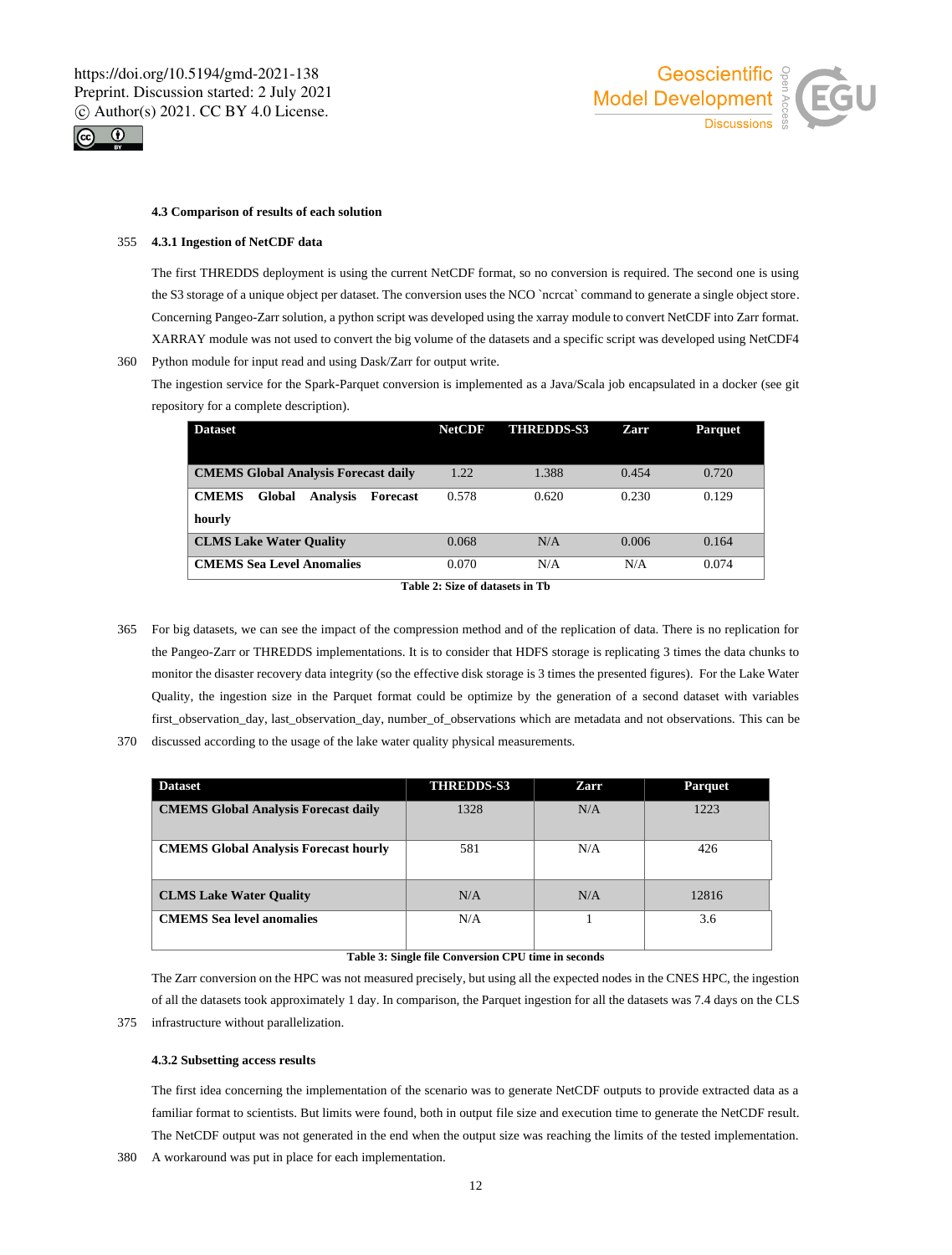



For THREDDS, since the output is NetCDF, a stride strategy is put in place to limit the output of the subsetting to a threshold of 600Gb compliant with NCSS. Some requests, even with stride values given, still resulted in timeout issues or out of memory issues in the case of S3 access. Changes of the settings on how TDS caches S3 reads solved some out of memory issues. Remaining out of memory issues are believed to be related to how data is handled when generating the resulting NetCDF-4

385 files. These issues have caused the TDS testing not having results for all the benchmark requests which are identified as N/A below.

For the Pangeo-Zarr and the Spark-Parquet implementations, it was initially decided to generate NetCDF outputs when their size was less than 1 Tb, and then to generate Zarr and Parquet outputs respectively to benefit from the scalability of the architecture.

390 To refine the estimation of the execution times, requests were run 5 times for Pangeo-Zarr, 3 times for Spark-Parquet. The mean result is presented below.

### **Incidence of geographical and time coverage**

The sea\_surface\_height\_above\_geoid variable of the global-analysis-forecast-phy-001-024 dataset was extracted (for Pangeo-395 Zarr and Spark-Parquet using 10 cores of 4 Gb).

| Area<br>٧      | Time<br>٠ | THREDDS-NC Y | THREDDS-S3 | Pangeo-Zarr | Spark-Parque |
|----------------|-----------|--------------|------------|-------------|--------------|
| North Sea      | 1D        | 1,80         | 4,66       | 0,40        | 5,00         |
| North Sea      | 1M        | 3,17         | 16,63      | 0,27        | 6,00         |
| North Sea      | 3M        | 7,52         | 39,88      | 0,35        | 8,00         |
| North Sea      | 6M        | 12,99        | 74,33      | 0,55        | 12,00        |
| North Sea      | <b>1Y</b> | 24,84        | 141,86     | 1,37        | 17,00        |
| Atlantic Ocean | 1D        | 0,34         | 4,27       | 0,08        | 5,00         |
| Atlantic Ocean | 1M        | 0,73         | 16,11      | 0,25        | 6,00         |
| Atlantic Ocean | 3M        | 2,95         | 39,19      | 0,30        | 9,00         |
| Atlantic Ocean | 6M        | 4,72         | 72,73      | 0,49        | 11,00        |
| Atlantic Ocean | 1Y        | 7,86         | 139,70     | 1,28        | 16,00        |
| Pacific Ocean  | 1D        | 0,82         | 6,75       | 0,10        | 4,00         |
| Pacific Ocean  | 1M        | 10,41        | 71,92      | 0,70        | 7,00         |
| Pacific Ocean  | 3M        | 22,32        | 190,93     | 0,64        | 10,00        |
| Pacific Ocean  | 6M        | 39,74        | 387,95     | 1,00        | 11,00        |
| Pacific Ocean  | 1Y        | 86,83        | N/A        | 1,86        | 20,00        |
| Global         | 1D        | 3,54         | 12,14      | 0,11        | 6,00         |
| Global         | 1M        | 86,44        | N/A        | 0,91        | 12,00        |
| Global         | 3M        | 328,95       | N/A        | 1,79        | 23,00        |
| Global         | 6M        | 280,48       | N/A        | 2,95        | 36,00        |
| Global         | 1Y        | 408,56       | N/A        | 5,70        | 68,00        |

### **Figure 8: 3D Subsetting in time (seconds) and area of interest**

We can see that the execution time is quite linear between 1 month and 6 months for THREDDS-NC and THREDDS-S3 with 400 a coefficient equal to 1 for a given area, but due to the striding strategy, it is not possible to conclude on a linear factor for the geographical dimension.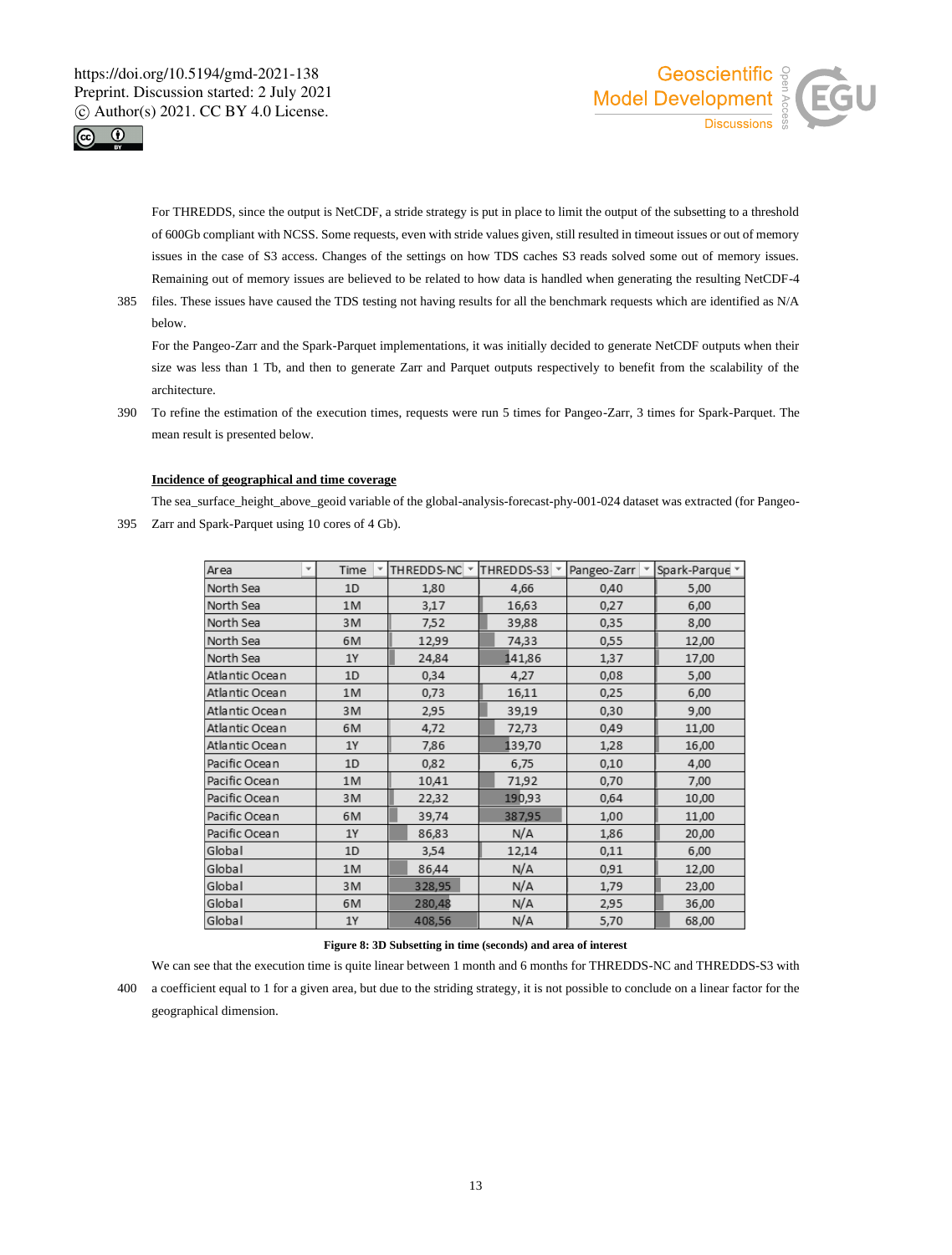





### **Figure 9: 3D Subsetting time in seconds**

We can see a quadratic behaviour for the extractions performed with Pangeo-Zarr and Spark-Parquet. Pangeo-Zarr has a higher sensitivity to area size than Spark-Parquet for which extraction times are in the same order except for the global coverage.

405 Even If the execution times are around 1 minute for the global extraction over one year for Spark-Parquet in the CLS infrastructure, they are around 10 times slower than the Pangeo-Zarr results in the HPC data centre for the Global extraction, up to 60 times slower for some local areas.

# **Incidence of the number of dimensions**

410 The 4d sea\_water\_potential\_temperature is extracted for depth 5.078224.

| Area<br>v         |           | Time | THREDDS-NC Y | THREDDS S3 |       | Pangeo-Zarr v | Spark-Parquet v |
|-------------------|-----------|------|--------------|------------|-------|---------------|-----------------|
| North Sea         | 1D        |      | 0,58         |            | 4,46  | 0,23          | 4,00            |
| North Sea         | 1M        |      | 2,51         | 15,14      |       | 0,55          | 6,00            |
| North Sea         | 3M        |      | 7,52         | 36,35      |       | 1,28          | 15,00           |
| North Sea         | 6M        |      | 14,18        |            | 67,55 | 2,35          | 19,00           |
| North Sea         | <b>1Y</b> |      | 19,73        | 127,34     |       | 4,46          | 32,00           |
| Atlantic Ocean    | 1D        |      | 0,44         |            | 4,08  | 0,19          | 8,00            |
| Atlantic Ocean    | 1M        |      | 0,80         | 14,45      |       | 0,51          | 13,00           |
| Atlantic Ocean 3M |           |      | 4,39         |            | 35,08 | 1,26          | 12,00           |
| Atlantic Ocean 6M |           |      | 10,45        |            | 65,38 | 2,32          | 18,00           |
| Atlantic Ocean 1Y |           |      | 10,96        | 126,56     |       | 4,47          | 35,00           |
| Pacific Ocean     | 1D        |      | 0,53         |            | 5,72  | 0,28          | 5,00            |
| Pacific Ocean     | 1M        |      | 10,36        |            | 34,68 | 1,04          | 11,00           |
| Pacific Ocean     | 3M        |      | 23,04        |            | 90,66 | 2,80          | 21,00           |
| Pacific Ocean     | 6M        |      | 28,81        | 191,02     |       | 5,35          | 17,00           |
| Pacific Ocean     | <b>1Y</b> |      | 124,73 N/A   |            |       | 10,51         | 36,00           |
| Global            | 1D        |      | 5,04         |            | 13,60 | 0,23          | 5,00            |
| Global            | 1M        |      | 85,34 N/A    |            |       | 2,20          | 22,00           |
| Global            | 3M        |      | 278,61 N/A   |            |       | 5,78          | 31,00           |
| Global            | 6M        |      | 237,13 N/A   |            |       | 11,11         | 48,00           |
| Global            | 1Y        |      | 376,83 N/A   |            |       | 22,26         | 88,00           |

**Figure 10: 4D subsetting in time (seconds) and area of interest**

Compared to 3D extractions, we can see a significant increase in time for 4D requets for the Pangeo-Zarr and the Spark-Parquet implementations: 3 times slower for Pangeo-Zarr, only a half more for Spark-Parquet.

415 This is not the case for the THREDDS implementation because of the stride policy put in place to be able to extract data in the THREDDS NCSS file size limit which is 600MB. Striding means that a data point is extracted every N along a dimension (N can be between 2 to 20 depending on the request).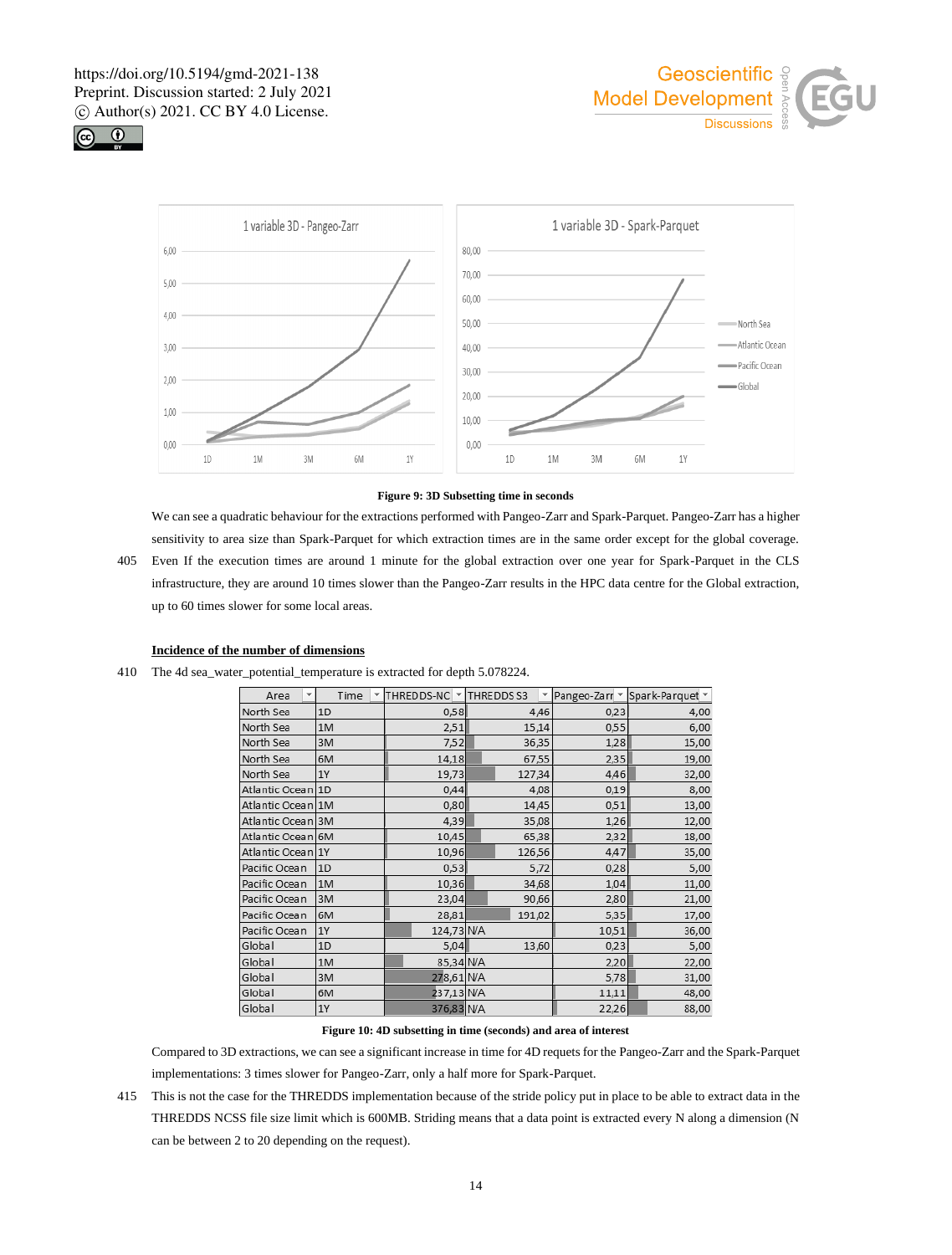

# Geoscientific <sup>9</sup> Model Development  $\frac{1}{8}$ **Discussions**

# **Incidence of the number of variables**

The requests to study the impact of the number of variables are based on the following variables:

420 1: sea\_surface\_height\_above\_geoid

4: sea\_surface\_height\_above\_geoid,eastward\_sea\_water\_velocity,

northward\_sea\_water\_velocity,sea\_water\_potential\_temperature

11: sea\_water\_salinity,sea\_water\_potential\_temperature\_at\_sea\_floor,ocean\_mixed\_layer\_thickness\_defined\_by\_si gma\_theta,sea\_surface\_height\_above\_geoid,eastward\_sea\_water\_velocity,northward\_sea\_water\_velocity,sea\_water

425 \_potential\_temperature,sea\_ice\_area\_fraction,sea\_ice\_thickness,northward\_sea\_ice\_velocity,eastward\_sea\_ice\_vel ocity

As before, the requests are processed by combining:

- a given area: North Sea, Atlantic Ocean, Pacific Ocean, Global
- A period of time: from the lightest to the darkest line : 1 day, 1 month, 3 months, 6 months, 1 year



430 **Figure 11: incidence of the number of variables on the execution time in seconds**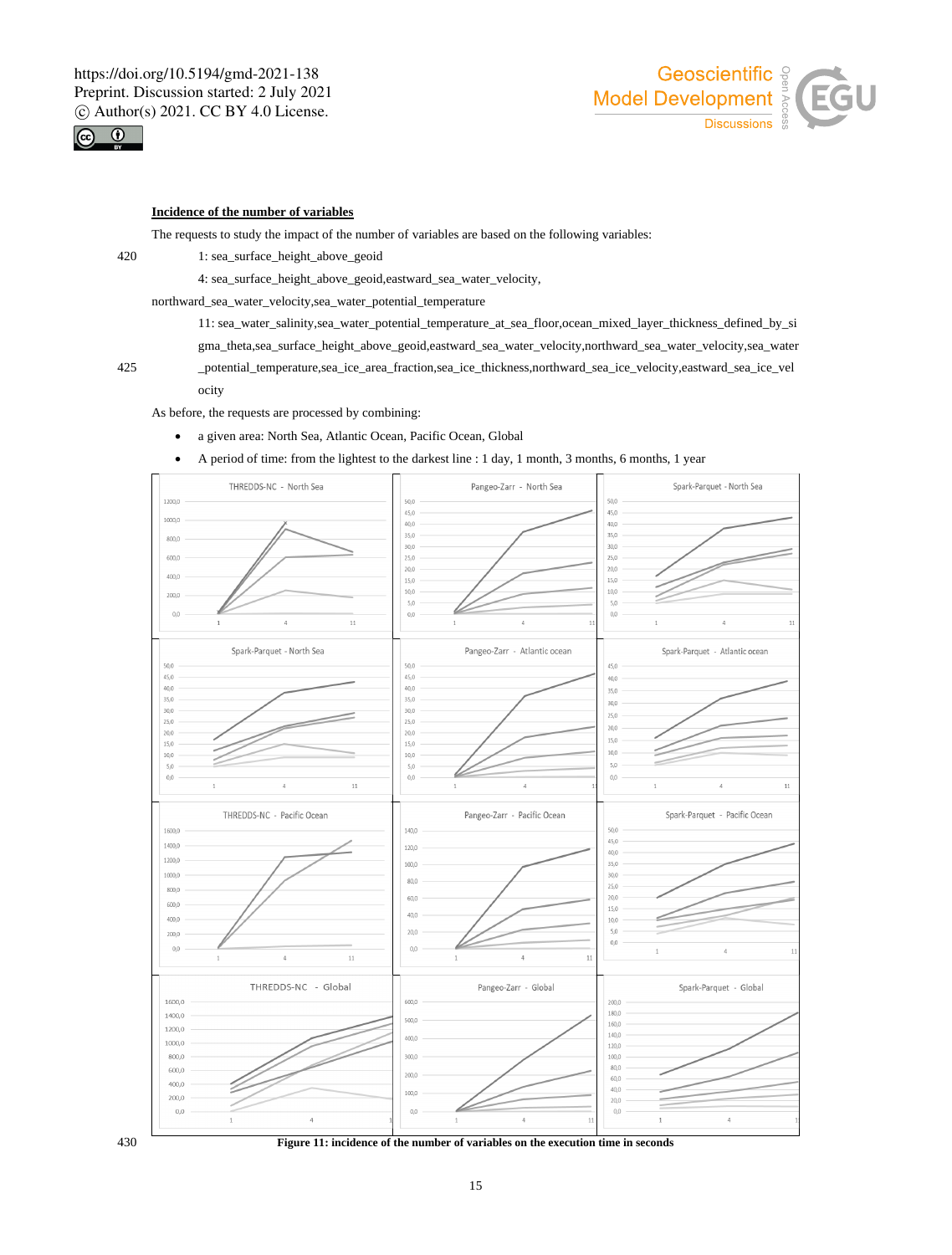



The THREDDS execution times are slower than the ones in the Pangeo-Zarr or the Spark-Parquet implementations. The THREDDS implementation is also including the stride bias. For Pangeo-Zarr and Spark-Parquet, we can see that the execution time is less sensible to the number of variables for small areas and becomes more linear for the global coverage. The Pangeo-Zarr implementation on the CNES HPC can retrieve data faster than the CLS Spark-Parquet implementation but depends more 435 on the number of variables.

The THREDDS-S3 implementation did not provide all results to be able to make an interpretation of the results.

### **Incidence of number of cores**

One of the key factors in the execution time is the number of cores to process data. The diagram below illustrates the results 440 for the extraction of sea\_water\_potential\_temperature, eastward\_sea\_water\_velocity,northward\_sea\_water\_velocity, sea\_surface\_height\_above\_geoid variables for the global-analysis-forecast-phy-001-024 dataset over a 3 months time period.



### **Figure 12: incidence of number of cores**

445

The optimum number of cores is 40: the limitation of the execution time for greater values of number of cores is not linked to the CPU and memory capacity but limited by the I/O performances.

### **Incidence of the number of time steps**

- 450 The test is to assess if the number of time steps in a dataset is a key factor in terms of performances and to try to find out what the limits are in the different implementations. The request is the same: 4 variables, the sea\_water\_potential\_temperature, eastward\_sea\_water\_velocity, northward\_sea\_water\_velocity, sea\_surface\_height\_above\_geoid, extracted first from the global-analysis-forecast-phy-001-024 daily dataset and then from the global-analysis-forecast-phy-001-024-hourly-t-u-v-ssh the hourly dataset having 24 more time steps than the daily. The size of the first one is approximately twice as the second one
- 455 since it includes more variables. The THREDDS-S3 implementation provided a single value for the hourly dataset and is not considered in the analysis.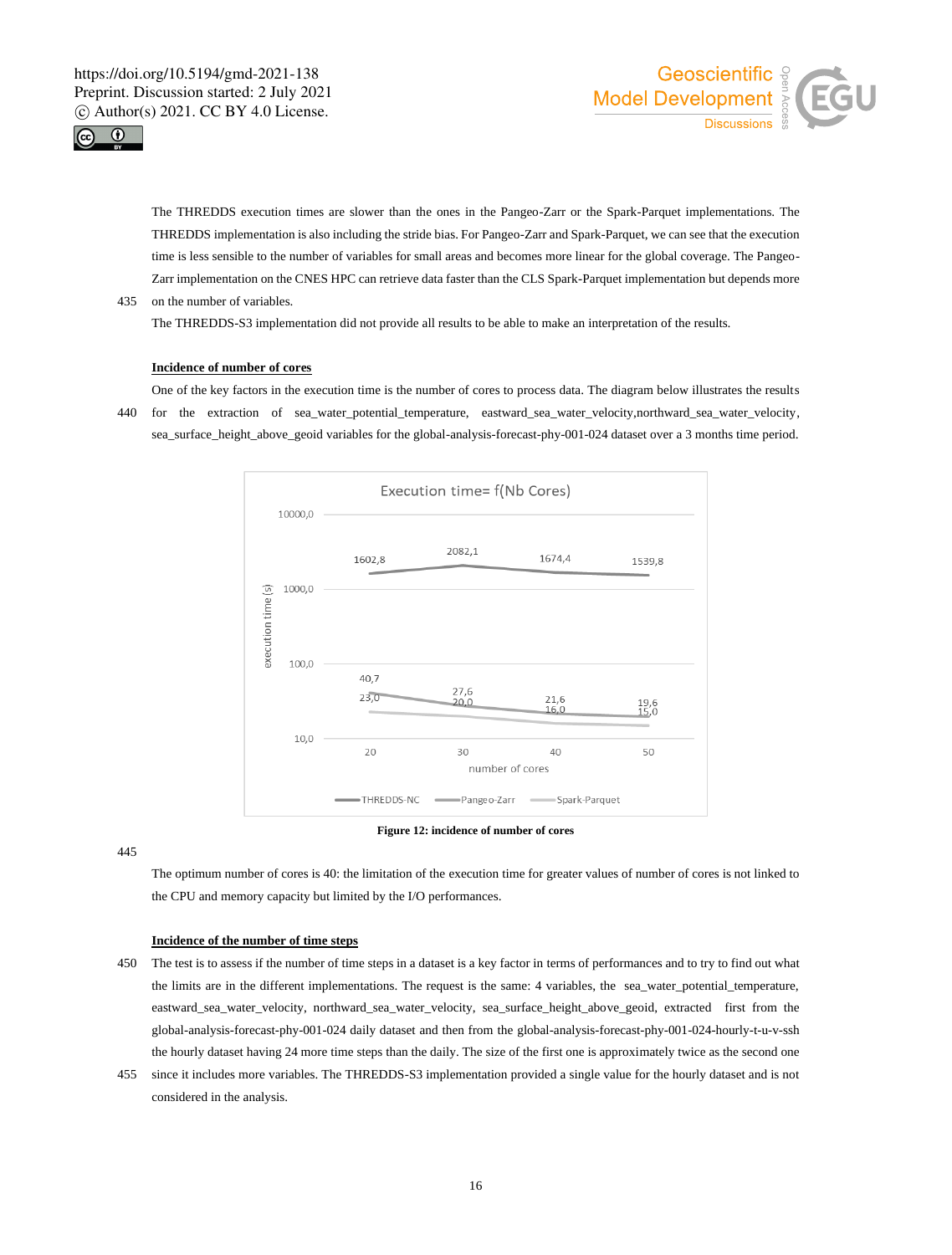





**Figure 13: incidence of the number time steps**

460 The number of time steps is impacting greatly the results, but Pangeo and Parquet implementation can extract data with a factor which is not correlated to the number of time steps but to the extracted duration. For a given time period, the execution time for the extraction of the hourly dataset is not 24 times the execution time of the daily dataset. it is because the access is driven by an indexation in days and not in hours.

465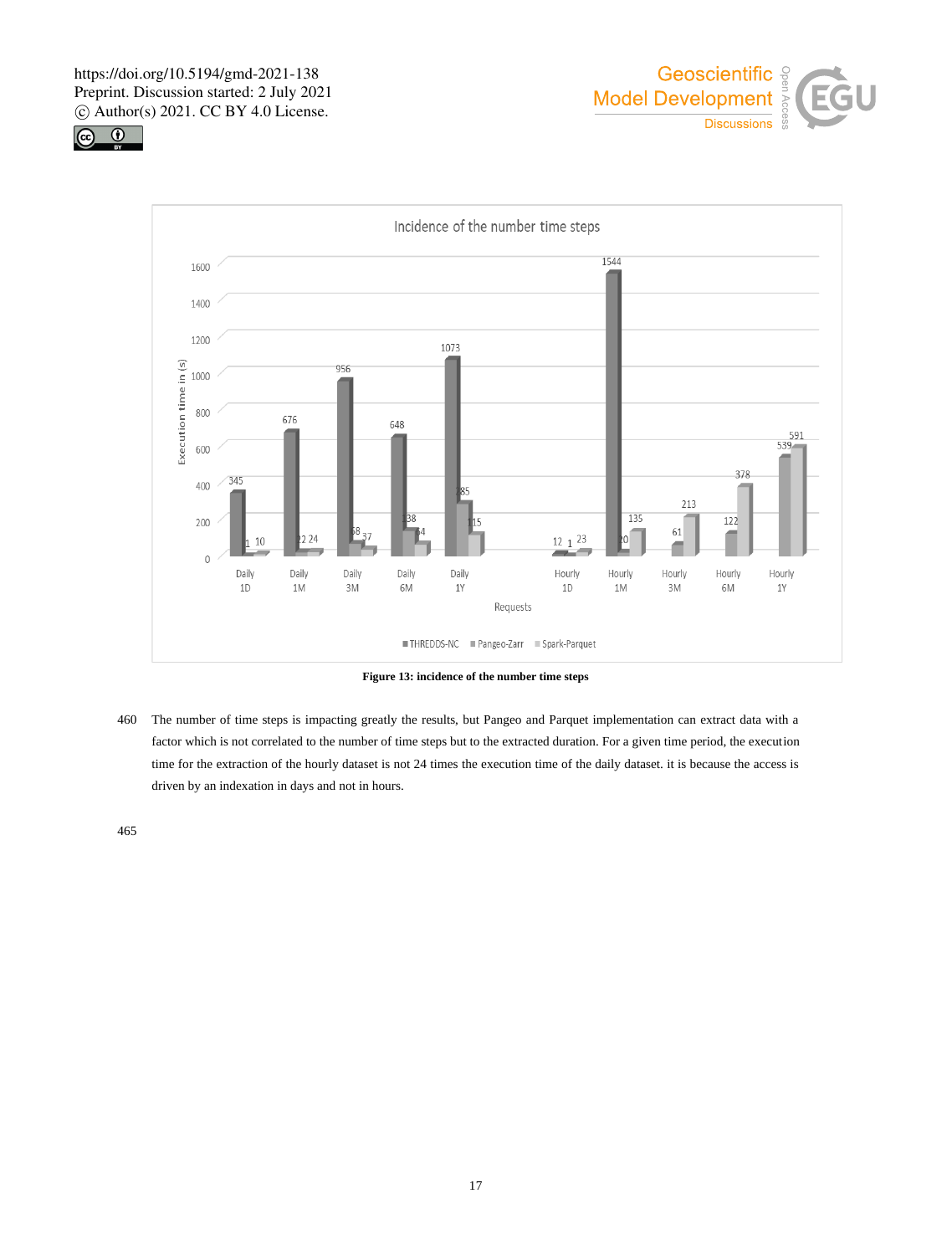



# **Incidence of not significant data**

The idea was to compare the incidence of the data type: significant continuous data over wide areas (seas) versus lot of small data spots (lakes).





470

The extraction for the Africa region is performed with 10 cores and with 50 cores for both Africa and Europe. The execution time of the extraction for the non-continuous data is greater than the global extraction for the oceanographic data with 50 cores (See Figure 12). In the Parquet case, with 100 cores, the result of the European and African coverage extraction is 5 times greater than the oceanographic data worldwide extraction performed with 50 cores. Even if the tested data is not a big amount

475 of volume, it is necessary to read a lot of chunks to extract it. These formats are not optimized for gridded data with a poor geographical coverage distribution, or the chunk size should be optimized for this kind of dataset.

## **4.3.3 Enrichment along track results**

Note: The TDS services are not designed for such a use case since a call to the THREDDS service should be done for each location. Therefore the enrichment along track use case was not performed for these solutions.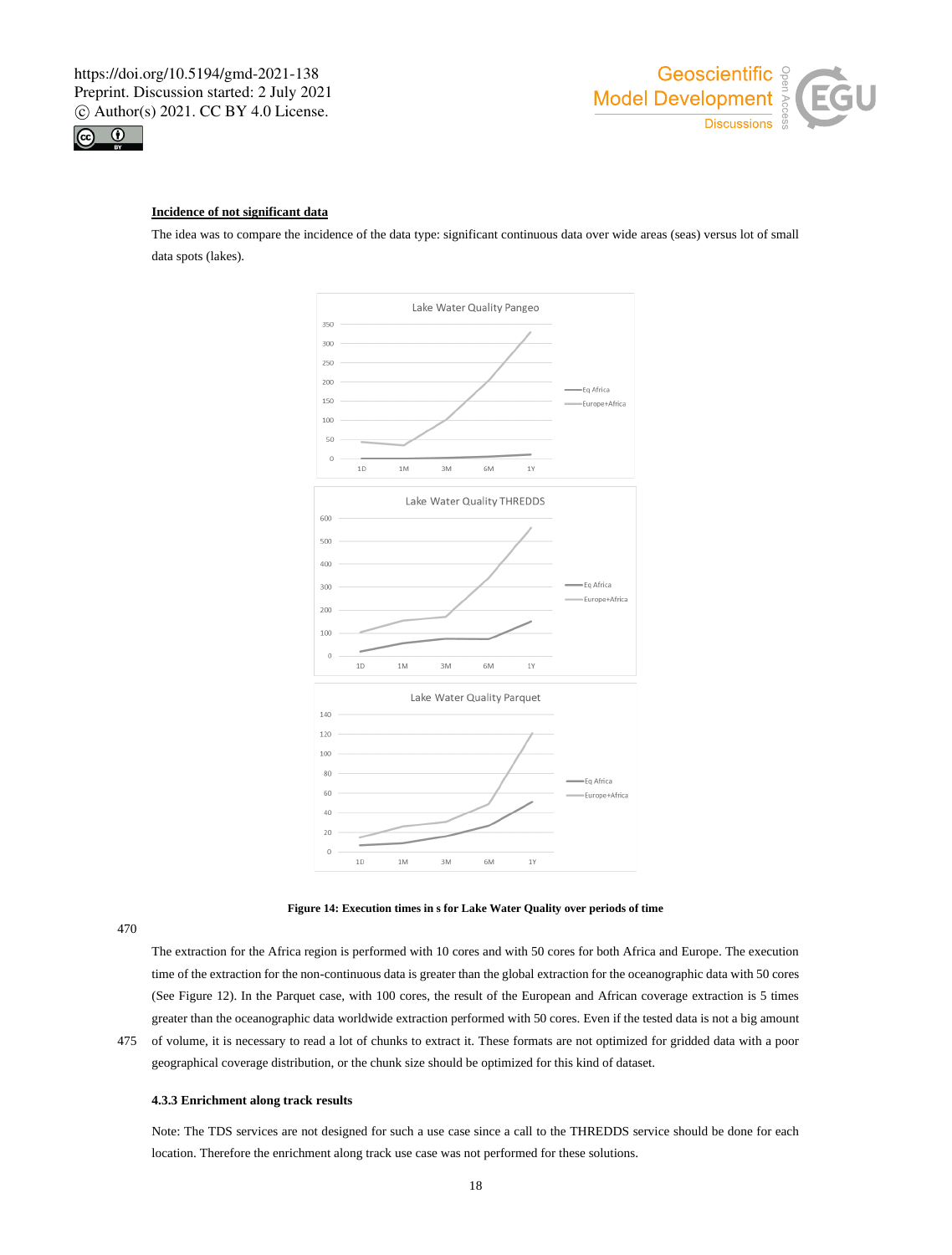



480 For Pangeo-Zarr, the results are presented as the mean execution time of 3 executions of each request. The dataset used for the enrichment is global-analysis-forecast-phy-001-024 daily. Tests are run with 10 cores of 4Gb, except for the incidence of the number of cores. **Incidence of the number of positions in an area**



485

**Figure 15: incidence of number of positions for enrichment along track**

The Pangeo-Zarr implementation is more performant and more linear than the Spark-Parquet one when the number of locations is increasing. Nevertheless the extraction of 1,6 million positions in 30 seconds for the Spark-Parquet implementation is still 490 a good result. The enrichment with THREDDS would require a prohibitive execution time since it would imply a request per location.

# **Incidence of the geographical coverage**

Comparing enrichments of positions in a local area or worldwide is another topic to consider: for the enrichment of 152484 495 position in Rotterdam and of 176735 positions in the world, the execution time is quite constant for the Pangeo-Zarr implementation (respectively 0.80s and 0.82s) but is 4 times more for the Spark-Parquet implementation (57s instead of 14s).

# **Incidence of the temporal coverage**

The temporal coverage from 1 to 50 days includes a significant increase in the number of positions: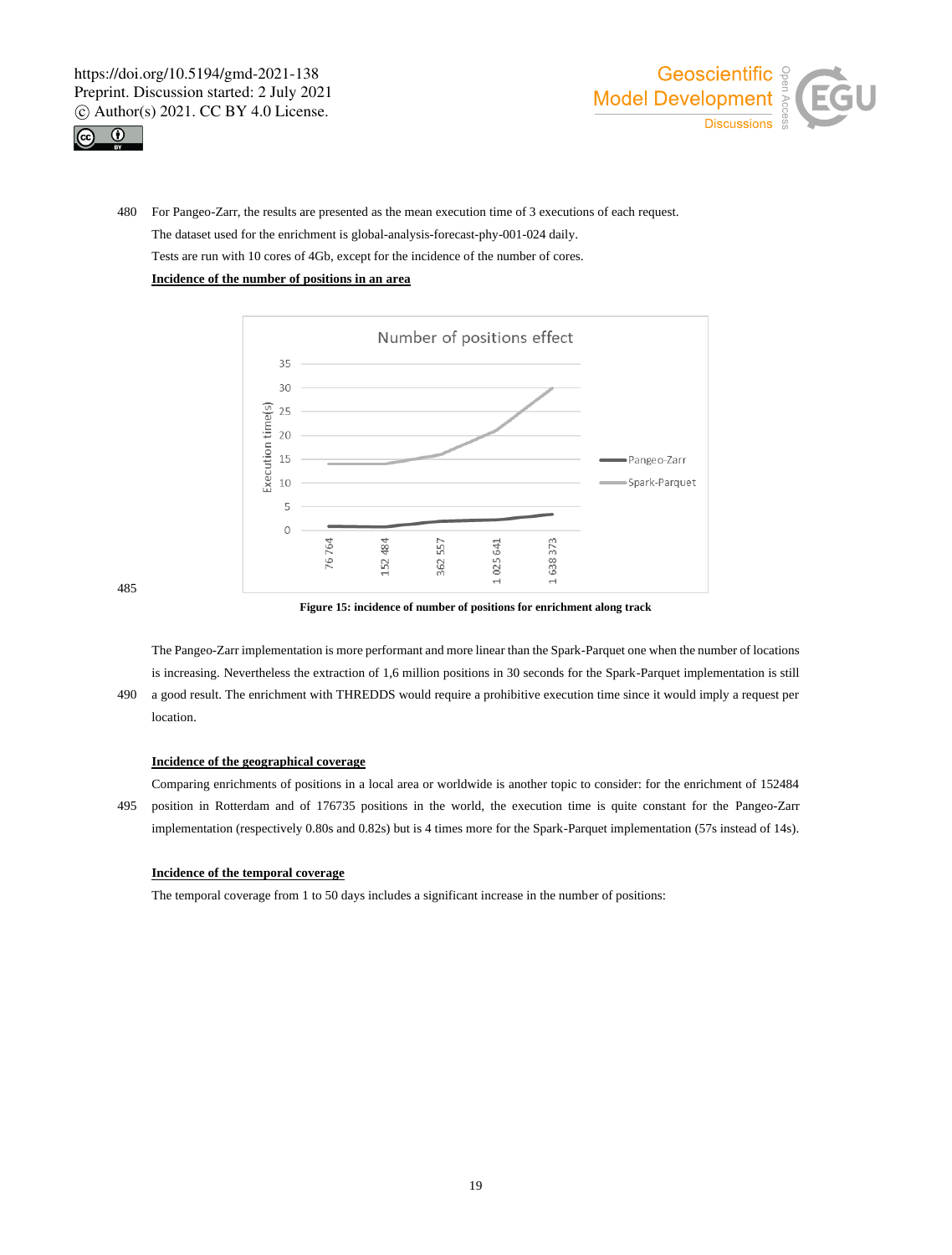





500 **Figure 16: incidence of the temporal coverage for enrichment along track**

The time coverage and number of positions increase is well supported by the Pangeo-Zarr implementation, less for the Spark-Parquet one which seems to be parabolic.

# **Incidence of the number of variables**

- 505 Runs were executed with the following requests for positions around the world.
	- Number of variables from :
	- o 1 3D variable :  sea\_surface\_height\_above\_geoid
	- o 7 variables :
	- ocean\_mixed\_layer\_thickness\_defined\_by\_sigma\_theta,
- 510 · sea\_water\_potential\_temperature,
	- eastward\_sea\_water\_velocity,
	- northward\_sea\_water\_velocity,
	- sea\_water\_salinity,
	- sea\_water\_potential\_temperature\_at\_sea\_floor,
- 515 · sea\_surface\_height\_above\_geoid



**Figure 17: Number of variables incidence for enrichment**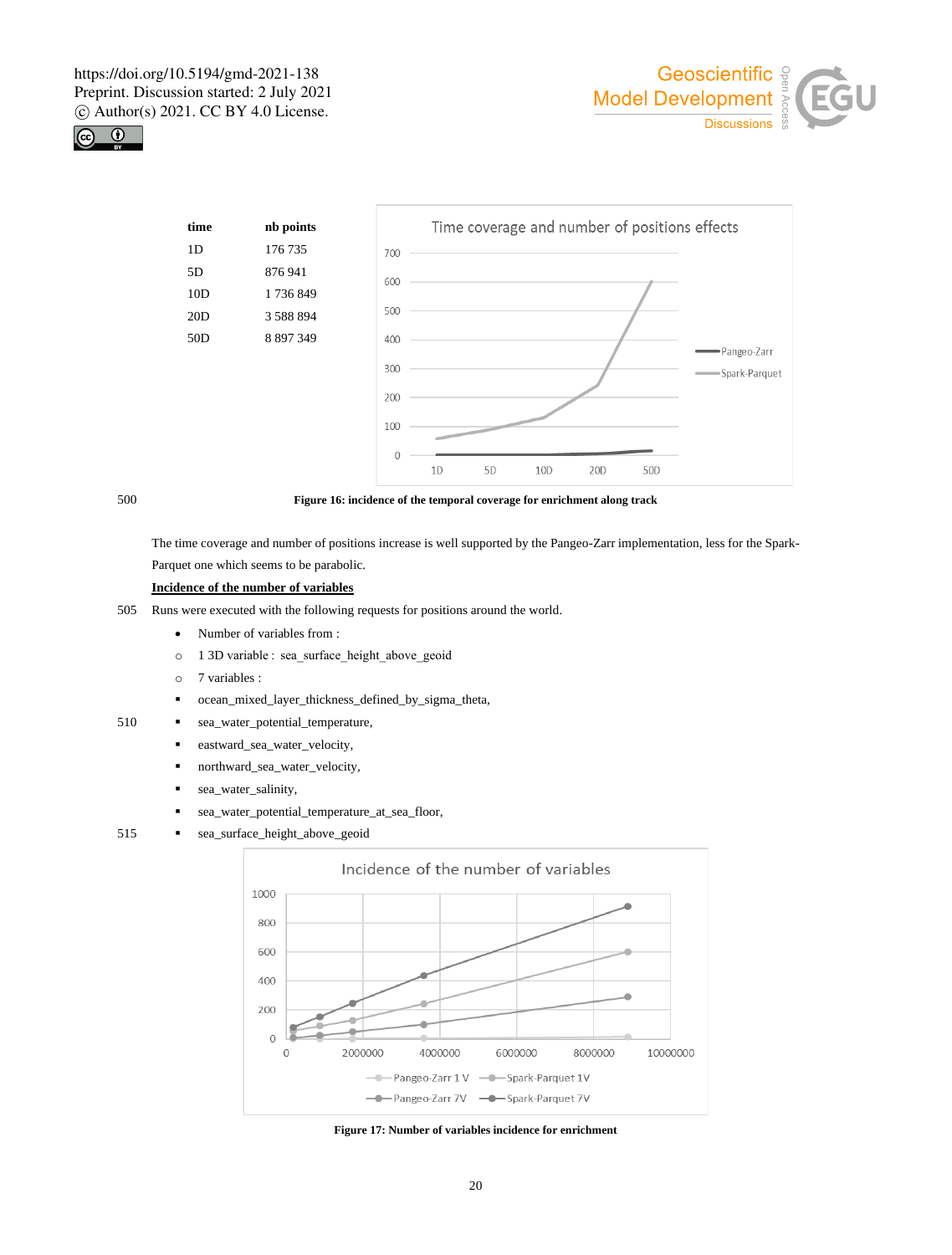



For the Pangeo-Zarr implementation, the mean ration between the execution times from 1 to 7 variables is 16 times slower only 1.6 for the Spark-Parquet implementation which is more time consuming.

520

# **Incidence of the number of cores**

The increase of cores used to perform a worldwide extraction over 50 days for 8 897 349 positions provides the following result:



# 525 **Figure 18: Number of cores incidence for enrichment**

The scalability of the big data architecture enables a significant improvement for both implementations, but the limits were not found and a test with 50 or 60 cores could be set to try to find it.

### **4.3.4 Parallel processing results**



The Jupyter Notebook in the CNES HPC is used to run the process of the sea level yearly mean, and its conversion in a 530 Spark/Scala job is run in Zeppelin notebook on the CLS big data architecture.

The mean execution time over 5 runs is 38 s for Spark/Scala with 50 cores and 11 s for Dask with 40 cores. The overhead 535 between Spark/Scala and Dask is due mainly to the initialization of the Spark context which is around 30s within the CLS architecture.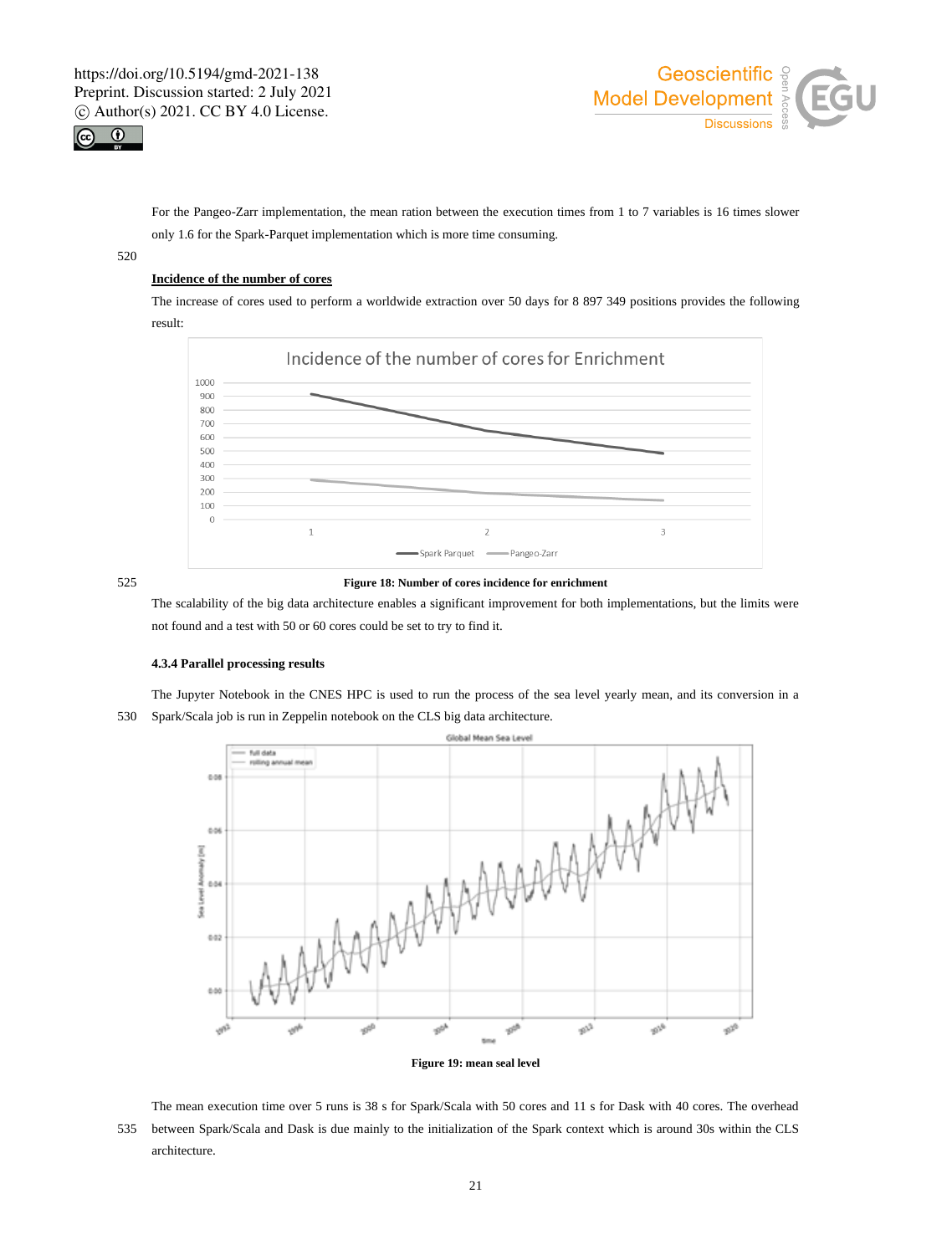



### **6 Discussion**

### **6.1 THREDDS**

In future versions, UNIDATA intends to make the partitioning strategy customizable by dataset (in order to avoid having too 540 many small files when we can group data by month for example). While the initial S3 access supports a number of data access patterns, the work of this study has shown that there are issues with handling very large datasets and requests that result in very large response sizes. To better support large collections of data and reduce the need for rewriting existing datasets, the THREDDS team is working to implement support for virtual aggregation of datasets stored in S3 object stores.

- 545 The current study has suggested a number of possible items for future work:
	- Requesting NetCDF-4 files with NCSS is RAM intensive and requires the resulting NetCDF-4 file to be written on the server before the server can start sending the HTTP response. The TDS CdmRemote Service can return a ncstream response which can start as the data is being retrieved. This would, to some extent, give a better indication of data access times by separating it from the time required to write the NetCDF-4 file.
- 550 Further investigation is needed on caching of S3 reads in the TDS to see if changes might improve performance and memory usage.
	- Once virtual aggregations of S3 datasets are supported, look for possible performance improvements.
	- Longer term, the THREDDS team will look at how to parallelize reads from S3 object stores.

### 555 **6.2 Pangeo-Zarr**

The performances of the Pangeo solution are the best of the 3 compared solutions. The main limitation is that this solution is only accessible to the Python users.

### **6.3 Spark-Parquet**

- 560 Several opportunities to optimize the performances are studied:
	- **Geoindexation**
	- Variables correlation
	- Chunk size
	- Scalable ingestion

565

The use of the quadtrees, geowave Hilbert curves or Google-S2 indexes can optimize geo extractions by zone, storing the chunks of partitions according to their geographical vicinity. Using a quadtree data structure could allow to build an index that associates each cell id to the location of the data chunk that contains its data tile.

570 Some scientific data have the particularity of being tightly linked, meaning that for most scientific use cases, these data are always accessed together. A notable example for climate data is wind or current data. In NetCDF files, they are encoded using 2 variables embedded in the same file: u, v. When processing or visualizing them, the user or the process accesses to both variables on the area and/or the period of interest. Their storage should be in the same chunk or closed chunks to avoid additional read access.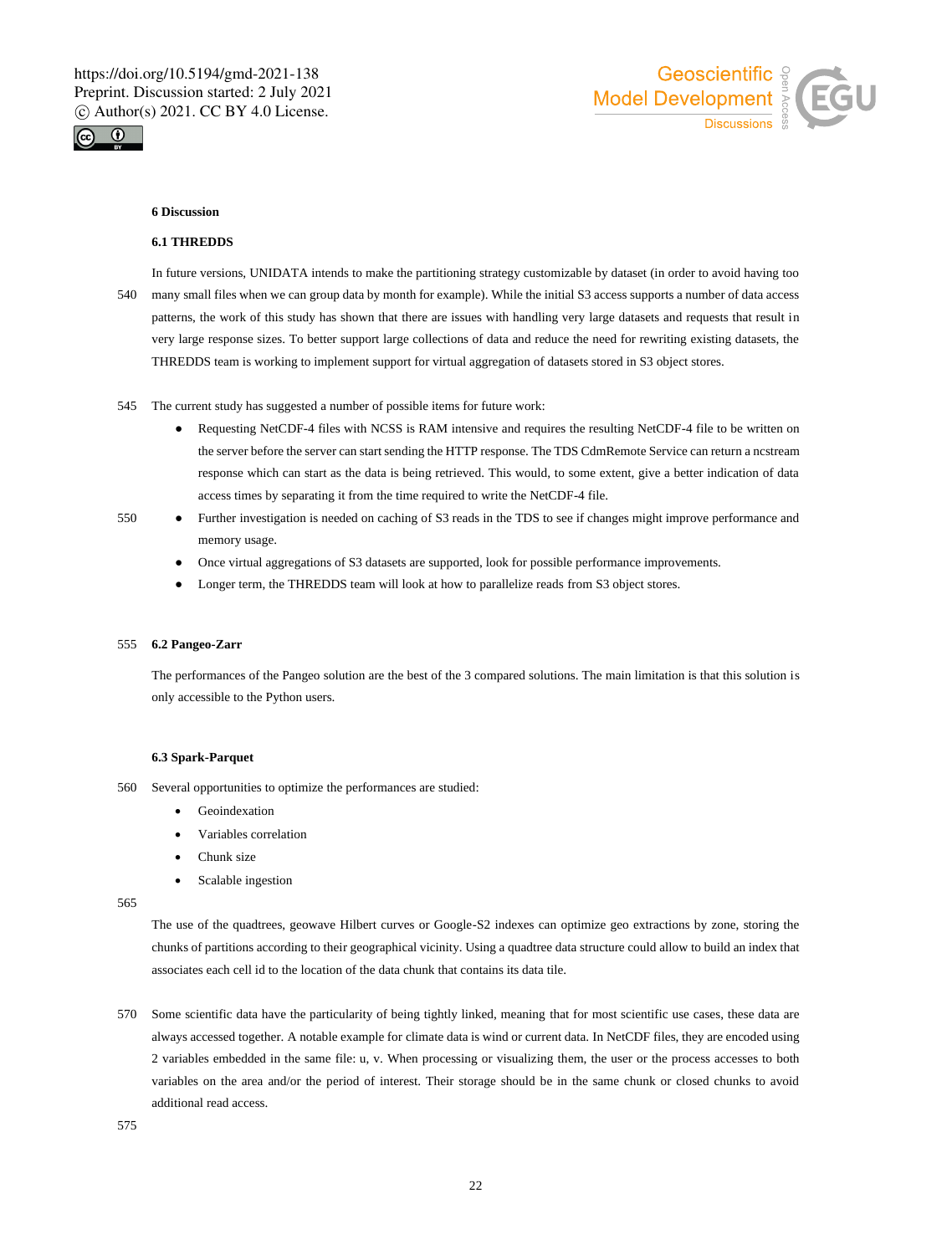



Then, a tuning could be performed to adjust the chunk size to the dataset hierarchy and size. in this study, the daily partitioning was suitable for the tested data but a specific test could have been performed to estimate the impact of the partition size. A parameter could be customized to adjust the dataset structure with the storage partition size. Additional tests will lead to recommendations according to datasets characteristics, but a classification of the dataset types should be studied first to help 580 users of the Parquet Cube solution to tune it.

Reducing the ingestion time by scaling the ingestion process is an easy step to be performed. This scalability is implemented in the operational environment at CLS premises to ingest files in parallel and speed up the ingestion of datasets with a long time coverage.

### 585 **7 Conclusion**

The Parquet format is a convenient implementation to open the data to a large community of users. Through a scalable process in a big data infrastructure, the ingestion of NetCDF data facilitates the processing of gridded data to extract easily the expected piece of information and make high added value processing chains or artificial intelligence modelling.

The presented results demonstrate that the Parquet format is compliant with the typical users'use cases in processing big 590 volume of gridded data: extraction of a subset of data to study or modelize, enrichment of positions with environmental variables, parallel processing to tune models is becoming accessible to scientists and compliant with operational processing requirements.

Alternatives could be runs of the benchmarks using Parquet/Dask/Python, TileDB or Cloud Optimize Geotiff formats for instance. The inputs and scenario provided here are detailed and free for anyone willing to compare such new implementations 595 of gridded data storage and access services in bigdata architecture.

### **8 Data availability**

Gridded Data is around 2 Tb and is available on a NAS storage at CLS premises. The access can be provided on request to download data through HTTP.

| dataset-duacs-rep-global-merged-allsat-phy-l4         | Dossier | 2020-04-24 09:26:56 |
|-------------------------------------------------------|---------|---------------------|
| global-analysis-forecast-phy-001-024                  | Dossier | 2020-04-21 18:33:04 |
| qlobal-analysis-forecast-phy-001-024-hourly-t-u-v-ssh | Dossier | 2020-07-10 14:07:47 |
| <b>ELWO100</b>                                        | Dossier | 2020-04-24 09:53:41 |
| paper                                                 | Dossier | 2020-11-16 17:43:52 |
| tracks                                                | Dossier | 2020-05-05 18:59:06 |
|                                                       |         |                     |

## 600 **Figure 20: NAS-EXT tree**

Please send a mail to bigdata4science@groupcls.com that will provide a slot time, an URL and password for downloads. You can also perform the tests with the rolling year on line on the Copernicus services, but the availability of these datasets is not guarantee in the long term.

The along track dataset is less resource demanding and is available on Zenodo with the Digital Object Identifier 605 10.5281/zenodo.4894095, https://zenodo.org/deposit/4894095

The requests with all the parameters for subsettingand along track enrichment are available on Zenodo with the Digital Object identifier 10.5281/zenodo.4905665, https://zenodo.org/deposit/4905665

The source code ingestion is under L-GPL license and identified with the 10.5281/zenodo.4905679 DOI. It is available as an archive in Zenodo, https://zenodo.org/deposit/4905679 or in the Github repository 610 https://github.com/clstoulouse/parquetCubeIngestion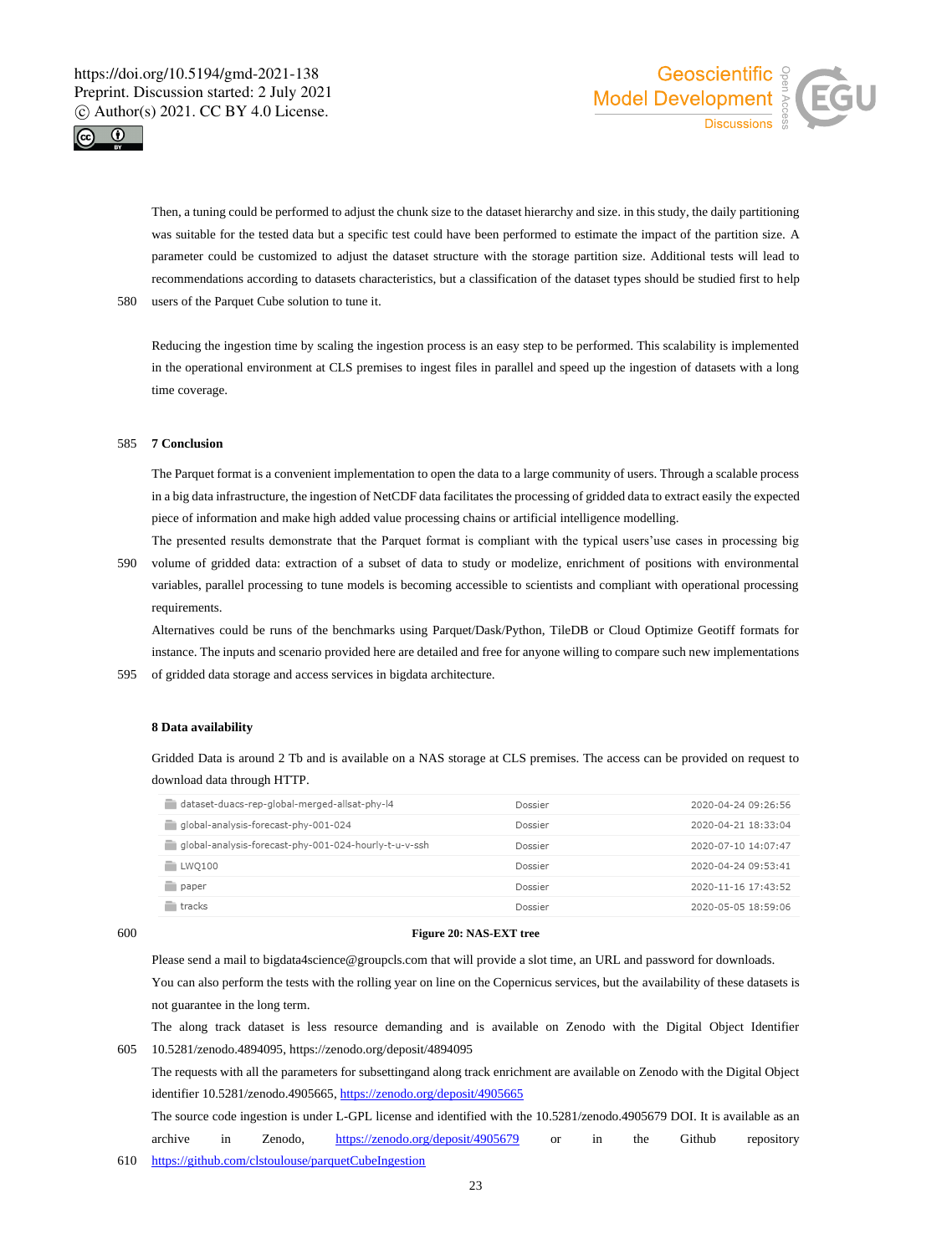



### **References**

Abernathey, R.: Pangeo Notebook for Sea Elevation: https://github.com/pangeo-gallery/physicaloceanography/blob/master/01\_sea-surface-height.ipynb, last access: 9 Juin 2021

615

API THREDDS : https://www.unidata.ucar.edu/software/tds/current/, last access: 9 Juin 2021

A Von Davier, A., Wong, P.C., Polyak, S., Yudelson, M.: The Argument for a "Data Cube" for Large-Scale Psychometric, Front. Educ., https://doi.org/10.3389/feduc.2019.00071, 2019

620

640

655

Braams, B.: The Parquet Format and Performance Optimization Opportunities, Databricks, Amsterdam, 2019

Chunking: https://www.unidata.ucar.edu/blogs/developer/entry/chunking\_data\_why\_it\_matters, last access: 9 Juin 2021

625 Cloudera, Choosing a Data Compression Format: https://docs.cloudera.com/documentation/enterprise/5-3 x/topics/admin\_data\_compression\_performance.html, last access: 9 Juin 2021

Dask: https://docs.dask.org/en/latest/, last access: 9 Juin 2021

630 Distributed Dask: https://distributed.dask.org/en/latest/, last access: 9 Juin 2021

Durbin, C., Quinn, P., Shum, D.: Cloud-Optimized Format Study, Raytheon Co. Greenbelt, MD, United States, 20200001178, 2020

635 Eynard Bontemps, G.: Why and How we use Pangeo at CNES, CNES, Toulouse, 11 Juillet 2019

García Rubio, J.: Performance Study of Parquet Codecs, CERN IT – DB Group, 2019

Hadoop: https://hadoop.apache.org/, last access: 9 Juin 2021

Hilbert space filling curves: https://blog.zen.ly/geospatial-indexing-on-hilbert-curves-2379b929addc, last access: 9 Juin 2021

Kestelyn, J.: Benchmarking Apache Parquet: The Allstate Experience, 22 Avril 2016, Cloudera Blog – 2016

645 NetCDF: https://www.unidata.ucar.edu/software/NetCDF/docs/index.html, last access: 9 Juin 2021

NetCDF Java library: https://www.unidata.ucar.edu/software/netcdf-java/, last access: 9 Juin 2021

Open Data Cube: https://www.opendatacube.org/, https://datacube-core.readthedocs.io/en/latest/ops/ingest.html, last access: 650 9 Juin 2021

Pangeo: http://pangeo.io/, last access: 9 Juin 2021

Parquet: https://www.dremio.com/webinars/columnar-roadmap-apache-parquet-and-arrow/, last access: 9 Juin 2021

Parquet, Faster Performance for selective Queries: https://blog.cloudera.com/faster-performance-for-selective-queries/, last access: 9 Juin 2021

Quadtree: https://docs.microsoft.com/en-us/bingmaps/articles/bing-maps-tile-system?redirectedfrom=MSDN, last access: 9 660 Juin 2021

Rasdaman: http://www.rasdaman.org/, last access: 9 Juin 2021

Sabeur, Z., Correndo, G., Veres, G., Arbab-Zavar, B., Neumann, G., Ivall, T., Castel, F., Zigna, J.M., Lorenzo, J.: EO Big 665 Data Analytics for the discovery of new trends of marine species habitats in a changing global climate, in: Big Data from Space, Toulouse, France, Novembre 2017, 2017

Sivarajah, U., Mustafa Kamal, M., Irani, Z., Weerakkody, V.: Critical analysis of Big Data challenges and analytical methods, J. B. R., 70, 236-286, https://doi.org/10.1016/j.jbusres.2016.08.001, 2017

670